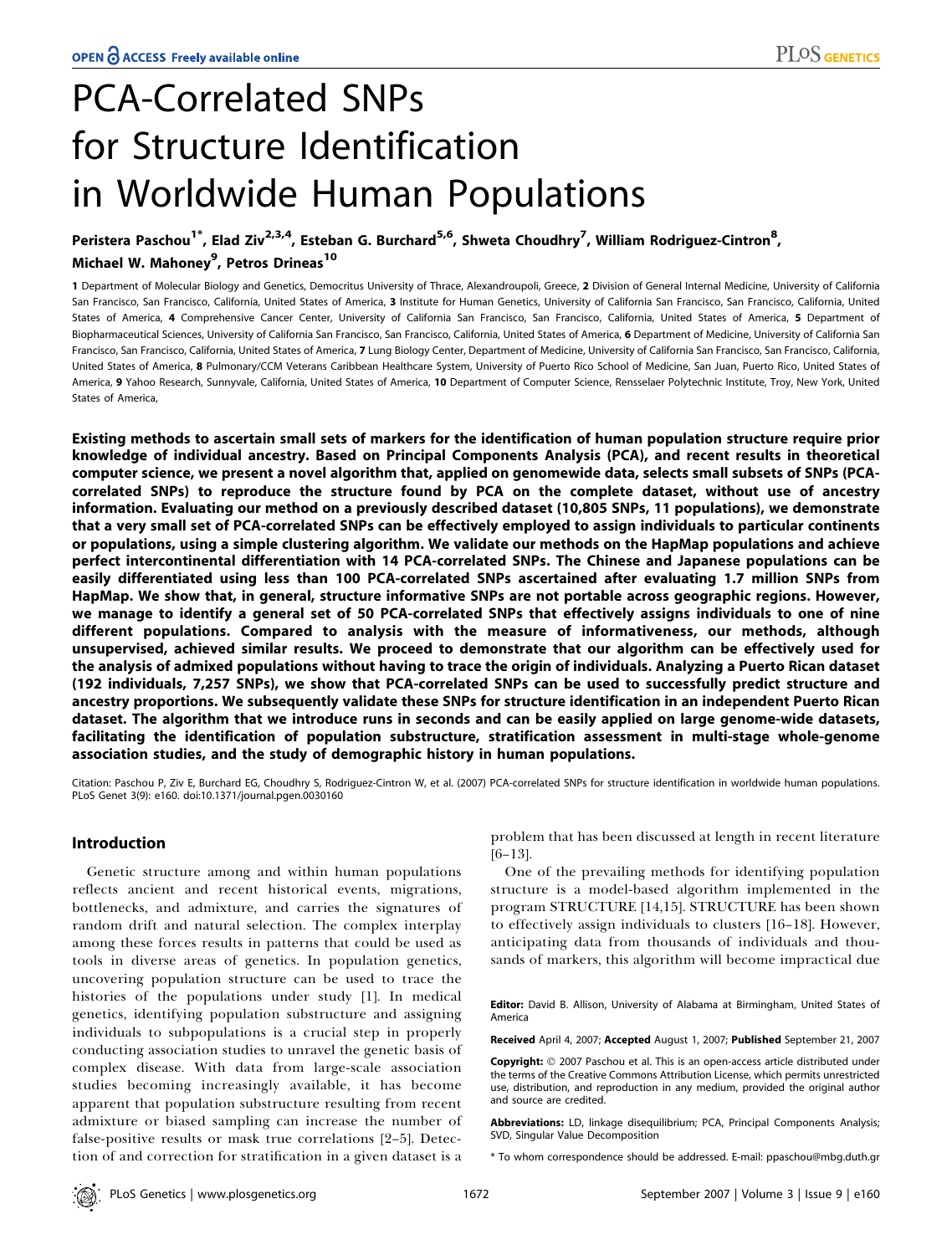## Author Summary

Genetic markers can be used to infer population structure, a task that remains a central challenge in many areas of genetics such as population genetics, and the search for susceptibility genes for common disorders. In such settings, it is often desirable to reduce the number of markers needed for structure identification. Existing methods to identify structure informative markers demand prior knowledge of the membership of the studied individuals to predefined populations. In this paper, based on the properties of a powerful dimensionality reduction technique (Principal Components Analysis), we develop a novel algorithm that does not depend on any prior assumptions and can be used to identify a small set of structure informative markers. Our method is very fast even when applied to datasets of hundreds of individuals and millions of markers. We evaluate this method on a large dataset of 11 populations from around the world, as well as data from the HapMap project. We show that, in most cases, we can achieve 99% genotyping savings while at the same time recovering the structure of the studied populations. Finally, we show that our algorithm can also be successfully applied for the identification of structure informative markers when studying populations of complex ancestry.

to its intensive computational cost [13,19,20]. At the same time, it is sensitive to the choice of prior distributions of model parameters and relies heavily on explicit assumptions about the data that may not always hold, making the method unstable when these assumptions are violated [19,21]. Recently, Principal Components Analysis (PCA), a classical nonparametric linear dimensionality reduction technique, is regaining favor for uncovering population structure. PCA can be used to extract the fundamental structure of a dataset without the need for any modeling of the data; see [22] and references therein for a detailed discussion. It is computationally efficient and can handle genome-wide data for thousands of individuals. PCA was first used in population genetics by Cavalli-Sforza to infer axes of human variation [23]. It has recently been shown to be a powerful tool for the identification of population structure and the correction of stratification in the setting of association studies [13,20]. Coupled with a clustering tool, it can also be used for inferring population clusters and assigning individuals to subpopulations [19].

Identifying a set of markers that could effectively be used for inference of population structure will reduce genotyping costs and will potentially provide insight to genetic loci that have undergone selective pressures. Several approaches have been used to this end [24–29]. For instance, informative markers have been traditionally selected to maximize  $\delta$ , the absolute difference in allele frequency between two ancestral populations, or Wright's  $F_{ST}$  [24,25,30-32]. The cutoff value for  $\delta$  is highly subjective; its statistical properties are not well defined and it can only be used for two source populations at a time [26,28]. On the other hand, it is not clear how  $F_{ST}$  can be applied to the selection of informative markers for admixed populations, when the parental contributions are unequal [26,28]. Informativeness for assignment  $(I_n)$ , as defined by Rosenberg et al. [26], is an  $F_{ST}$ -correlated measure that computes the mutual information on allele frequencies. In all cases in which an allele frequency–based metric is used, knowledge of individual membership to a studied population is a prerequisite. When studying admixed populations, it may be difficult to define or sample the ancestral source populations. The origin of the study individuals may also be unknown in other situations, e.g., studies involving large samples of blood donors.

We have developed a novel algorithm to identify a subset of SNP markers that capture major axes of genetic variation in a genotypic dataset without use of any prior information about individual ancestry or membership in a population. Our approach is a greedy deterministic variant of a Monte-Carlo algorithm that has provable performance guarantees [33–35]. Here, we describe the theory of our method and its derivation from PCA, and evaluate it extensively on a previously described dataset of 255 individuals from 11 populations typed for 10,805 autosomal SNPs [36]. First, we infer the structure of the dataset using PCA followed by a standard clustering algorithm (k-means). We show that this two-step approach almost always achieves 100% accuracy for assigning individuals to their true clusters. We then use our method to identify subsets of SNPs that can extract the same structure and evaluate the performance of these SNP panels for clustering individuals in their respective populations both within and across continents. We compare the efficiency of these panels to SNPs chosen based on the measure of informativeness for assignment  $(I_n)$  [26] as well as randomly chosen SNPs. We then validate our results both by splitting the studied individuals in training and test sets and by using the selected SNPs for clustering individuals from the HapMap database. Analyzing genotypes for approximately 1.7 million SNPs that have been made available through the HapMap project [37,38], we identify a set of SNPs that differentiate the Japanese and Chinese populations. We demonstrate that our algorithm for selecting structure informative SNPs always converges to the results of applying PCA and the clustering algorithm on the full dataset, while achieving almost 99% genotyping savings. Furthermore, using data from nine indigenous populations, we manage to ascertain a global panel of PCA-correlated SNPs that accurately assigns individuals to their population of origin. Finally, analyzing two independent Puerto Rican datasets, we demonstrate the applicability of our method for the selection of structure informative markers, when admixed populations are analyzed.

### Results

### Selecting PCA-Correlated SNPs

We will first develop the theoretical underpinnings of our method and explain its connections to PCA. PCA is a linear dimensionality reduction technique that seeks to identify a small number of "dimensions" or "components" that capture most of the relevant structure in the data. In genetics, given a large number of genetic markers (e.g., thousands of SNPs) for a large number of individuals, PCA and the Singular Value Decomposition (SVD) have been used in order to infer population structure. We note here that SVD is the fundamental algorithmic and mathematical component of PCA; indeed, PCA is equivalent to computing the SVD of a distance matrix representing the data.

Consider a SNP data matrix  $A$  whose  $m$  rows correspond to  $m$  individuals and whose  $n$  columns correspond to  $n$  SNPs. Let  $m \leq n$ , which is almost invariably the case in genetics data. The elements of this matrix may be encoded as  $+1$  or 0 or  $-1$ ,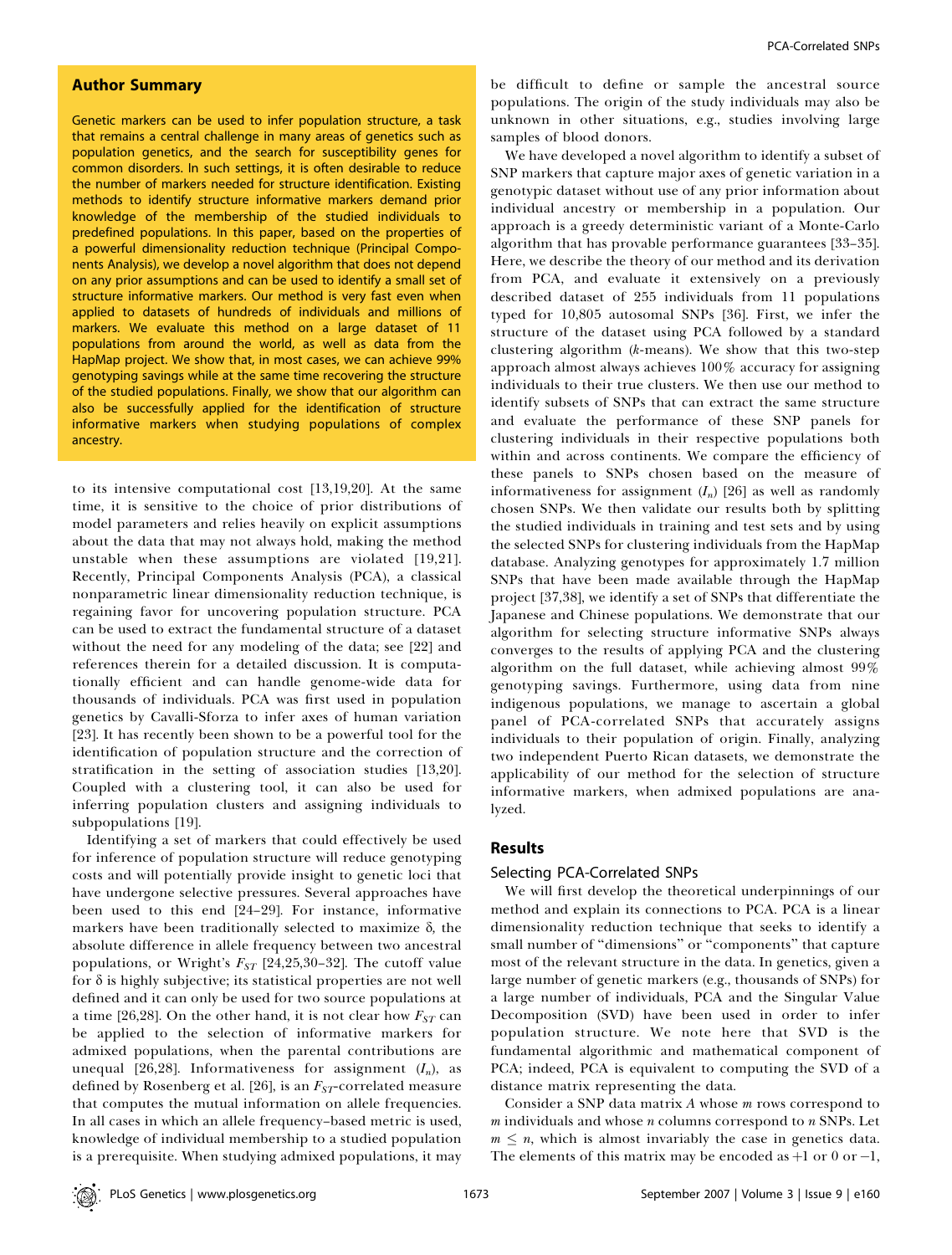denoting (respectively) whether an individual is homozygotic with respect to the first allele, heterozygotic or homozygotic with respect to the second allele [22]. (See Methods for more details on our encoding of the data.) The SVD of this  $m \times n$ matrix A returns m pairwise orthonormal vectors  $u^i$ , n pairwise orthonormal vectors  $v^i$ , and m nonnegative singular values  $\sigma_i$ . The matrix A may be written as a sum of outer products (rank-one components) as

$$
A = \sum_{i=1}^{m} \sigma_i u^i v^{i}
$$
 (1)

For SNP data matrices A of the above form, the left singular vectors (the  $u^{i_s}$ s) are associated with the columns (SNPs) of A—indeed, they are linear combinations of the columns of A—and may be called eigenSNPs [39]. A common strategy is to perform dimensionality reduction by keeping a small number (e.g., two or three) of eigenSNPs and then perform further data analysis (e.g., clustering or classification) by representing all individuals with respect to the selected eigenSNPs.

Since eigenSNPs are mathematical abstractions and do not correspond to actual SNPs, a natural question arises: is it possible to identify a small subset of actual SNPs (i.e., columns of the original data matrix) such that the top few singular vectors of the matrix containing only the chosen SNPs are strongly correlated with the top few singular vectors of the original SNP matrix? Drineas et al. [33–35] prove that the top few singular vectors of any matrix A may be well approximated by the top few singular vectors of a matrix consisting of a much smaller number of judiciously chosen columns of A. Here, we apply these recent results from the theoretical computer science literature to the problem of SNP selection for structure identification. The selected SNPs will be chosen to correlate with the top principal components, and thus we will call them PCA-correlated SNPs.

Assume that there are  $k$  principal components and thus  $k$ eigenSNPs of interest; the choice for  $k$  will be addressed below. Following [35], we seek the columns of the original matrix that mostly lie in the subspace spanned by the top  $k$ eigenSNPs. Notice that we shall seek columns (SNPs) that are simultaneously correlated with all top  $k$  eigenSNPs, and not with each of them individually. Surprisingly, the SVD immediately suggests such SNPs. By manipulating the expression of Equation 1, we see that the  $j$ -th column (SNP) of the full SNP data matrix A (denoted by  $A^j$ ) may be expressed as

$$
A^j = \sum_{i=1}^m (\sigma_i u^i) v_j^i.
$$
 (2)

Here,  $v_j^i$  is the *j*-th element of the *i*-th right singular vector. Thus, the j-th column of A is a linear combination of all left singular vectors and corresponding singular values, and the  $v_j^i$ are the coefficients of this linear combination. Instead of using all  $m$  left singular vectors and singular values, we can express  $A^j$  as a linear combination of only the top k left singular vectors and corresponding singular values; some loss of information is now inevitable:

$$
A^j \approx \sum_{i=1}^k (\sigma_i u^i) v_j^i.
$$
 (3)

We will pick columns of A that have large coefficients  $v_j^i$ ,  $i$  = 1...k. In particular, we shall order the columns of A with respect to the scores

$$
p_j = \sum_{i=1}^k (v_j^i)^2.
$$
 (4)

Drineas et al. [34,35] proved that if a small number of columns is picked in independent identical random trials, where in each trial the  $j$ -th column of  $A$  is picked with probability proportional to  $p_j$ , then the top  $k$  left singular vectors of the selected columns are very close to the top  $k$  left singular vectors of the original matrix. While the probabilistic nature of their approach is important for the formal mathematical proof, a greedy variant that picks the columns corresponding to the largest  $p_j$ 's should also work well for many practical datasets. This greedy variant is implemented here, and does work well for SNP data. We should note that even for the largest matrices that we experimented with (i.e., the HapMap data) the computation of the scores  $p_i$  takes less than a few seconds on a conventional computer.

## Determining the Number of Significant Principal Components

In order to compute the scores  $p_j$  of Equation 4, we must know how many principal components to keep; that is, we must know the rank parameter  $k$ . This is equivalent to determining the number of significant principal components in the data, which is a challenging research topic in the data analysis and numerical analysis literature; see [40] for a review. In order to determine whether the  $i$ -th principal component is significant, we will compare the data matrix corresponding to the i-th and all smaller principal components to a randomly generated matrix with the same elements. If the former matrix does not have significantly more structure than the latter one, then we conclude that the i-th principal component is not significant. Intuitively, a principal component is significant if and only if it has more structure than a random matrix, which has no useful structure. See Methods for a detailed description of this procedure, which is strongly motivated by recent algorithmic developments in random matrix theory [41,42].

#### Application on a Worldwide Dataset

We evaluated our methods extensively on a previously described dataset of 11 populations from around the world [36]. Only data from autosomal chromosomes was included in our analysis (10,805 SNPs). To demonstrate the resolution that could be achieved by our algorithms, we analyzed the entire dataset as well as subsets of the data consisting of populations within a single continent. Our PCA-based algorithm does not operate on matrices with missing entries. The procedure we followed for the handling of missing entries resulted in different numbers of SNPs being analyzed for the population group each time under focus. (See Methods for details on encoding and handling of missing entries.) After selecting a subset of either PCA-correlated SNPs or high- $I_n$  SNPs, we employed the procedure described above to determine the number of significant principal components for the selected subset, and we used these components in the subsequent analysis.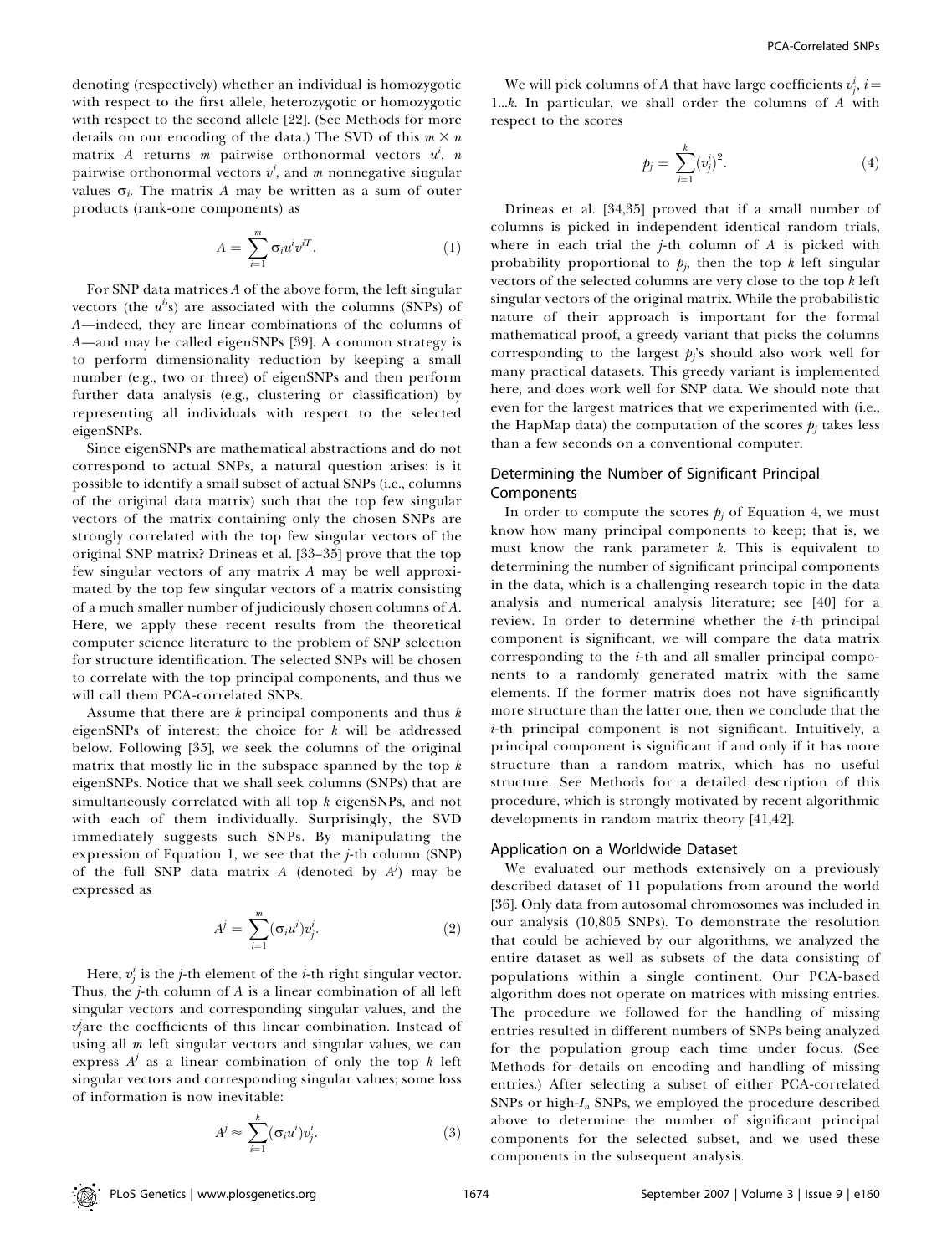#### SNPs That Cluster Individuals to Different Continents

We first examined if our algorithms could be used to select a small subset of SNPs that cluster individuals in broad continental regions. The studied populations can be assigned to four different continents: Africa (Mbuti, Mende [East African], Burunge [West African], and African Americans), Europe (European Americans and Spanish), Asia (Mala [South Indian], East Asian, and South Altaian), and America (Nahua and Quechua). A total of 9,419 SNPs were included in our analysis. As discussed later in this report, PCA will recognize much finer resolution than broad intercontinental clustering. So, for this particular experiment we manually set the number of principal components for further analysis to three. The rationale behind this choice is that the first principal component captures 37.4% of the variance in the data, the second an additional 7.5%, the third an additional 3.1%, whereas the contribution of the fourth one drops below 1.5%. (The experimental results would be essentially the same even if four principal components were kept.) These top three eigenvectors were used to cluster the data in four clusters using the k-means algorithm. We then compared individual assignment to a cluster to actual membership to a continent and found that PCA and k-means achieved perfect clustering of individuals to different continents using all available SNPs (Figure 1).

Next, we reproduced this result using only a small subset of SNPs. Calculating the scores described in Equation 4, we selected ten to 200 PCA-correlated SNPs and repeated PCA and k-means clustering using only this small subset of SNPs. Figure 2 shows the scores and positions of the top 30 PCAcorrelated SNPs throughout the genome as well as their genotype frequency patterns across the four continents. As shown in Figure 1, these 30 PCA-correlated SNPs achieve close to perfect clustering of all studied subjects to their respective continents of origin (correlation coefficient between predicted and true membership to a continental cluster is 0.99).

We compared the efficiency of the PCA-correlated SNPs that we selected to that of a set of SNPs selected using the informativeness for assignment measure  $(I_n)$  [26].  $I_n$  was estimated for all available SNPs, using four geographically distinct population groups (its calculation requires knowledge of predefined populations). Again, the top ten to 200 highest-ranking  $I_n$  SNPs were picked and PCA and  $k$ -means was run in order to assign individuals to four continental clusters using only these subsets of SNPs (Figure 1). High  $I_n$ SNPs also perform very well. However, in this case, even though PCA-correlated SNPs have been selected in an entirely unsupervised manner, they perform better than high- $I_n$  SNPs (Figures 1 and 2). When choosing high-ranking  $I_n$  SNPs, about 60 SNPs are needed in order to achieve accurate clustering to four continents. Interestingly, there was a 53% overlap between the top PCA-correlated SNPs and SNPs ranking high for  $I_n$ .

We repeated the aforementioned procedure using sets of randomly selected SNPs. Experiments were repeated 30 times, each time selecting ten to 200 random SNPs. The average correlation coefficient of individual membership using these random SNPs to membership using all available SNPs is shown in Figure 1. As expected, random SNPs perform far worse than carefully selected SNPs for the inference of population structure.

In order to validate our method, we split the studied individuals into a training set  $(50\%)$  and a test set  $(50\%)$ . This time, we first used both our method and the  $I_n$  measure to select structure informative SNPs in the test set and then applied this panel of SNPs to assign individuals to continental regions in the training set. Experiments were repeated with 50 random splits and the average correlation coefficients between predicted and true membership over all runs are shown in Figure 3. Analysis of the test set produced essentially the same results as in the training set, with PCA-correlated SNPs doing slightly better than  $I_n$  SNPs. We expect that our results would improve with larger training sets.

Finally, we examined the value of the SNP panels that we selected for clustering individuals to different continental regions by testing their performance for assigning individuals from the four HapMap populations (Yoruba in Ibadan, Nigeria; Utah residents with ancestry from northern and western Europe (CEPH); Han Chinese in Beijing, China; and Japanese in Tokyo, Japan) to their true continent of origin (Figure 3). Both PCA-correlated SNPs and high- $I_n$  SNPs perform exceptionally well and as few as 14 PCA-correlated SNPs or 20 high- $I_n$  SNPs are enough to accurately cluster all samples to three distinct clusters. However, this task seems to be much easier than clustering 11 different populations to different continents as we did before, and as few as 40–45 random SNPs also suffice to accurately assign individuals to their continents of origin.

#### SNPs That Detect Population Structure within Continents

We next tested the efficiency of our methods for detecting population structure in finer detail. To this end, we studied populations that originated from the same geographic region separately, and repeated the empirical analysis described earlier in this report. Three of the populations that we studied are indigenous Africans. We tried to define a subset of SNPs that could be used in order to accurately cluster individuals to each of these populations (Figure 1). Our analysis showed the existence of five significant principal components and these were used to perform k-means clustering using 8,928 SNPs. This achieved almost 100% accuracy (correlation coefficient 0.97). Analyzing 20 PCAcorrelated or high- $I_n$  SNPs is enough to replicate the results of PCA and k-means on the full dataset. On the other hand, as many as 200 random SNPs are needed for the correlation coefficient between true and predicted membership to reach 0.95. The overlap between SNPs selected using our method and  $I_n$  is 34%. Interestingly, PCA-correlated SNPs are in high linkage disequilibrium (LD) with  $I_n$  SNPs; see Table 1 for more details.

Adding the admixed ancestry population of African Americans to this group decreases our ability to perfectly cluster individuals in a distinct population of origin using kmeans (Figure 1). Again, five principal components were identified as significant, this time for the analysis of 9,193 SNPs. While each of the autochthonous African populations is still accurately clustered, African Americans do not all fall in a single cluster. African Americans are not one homogeneous population and overlap exists with one of the other populations that were available for study in this continent. In fact, 19 out of the 42 studied individuals are assigned, as could perhaps be expected, to the western African cluster of the Burunge population. We note that we found no clear overlap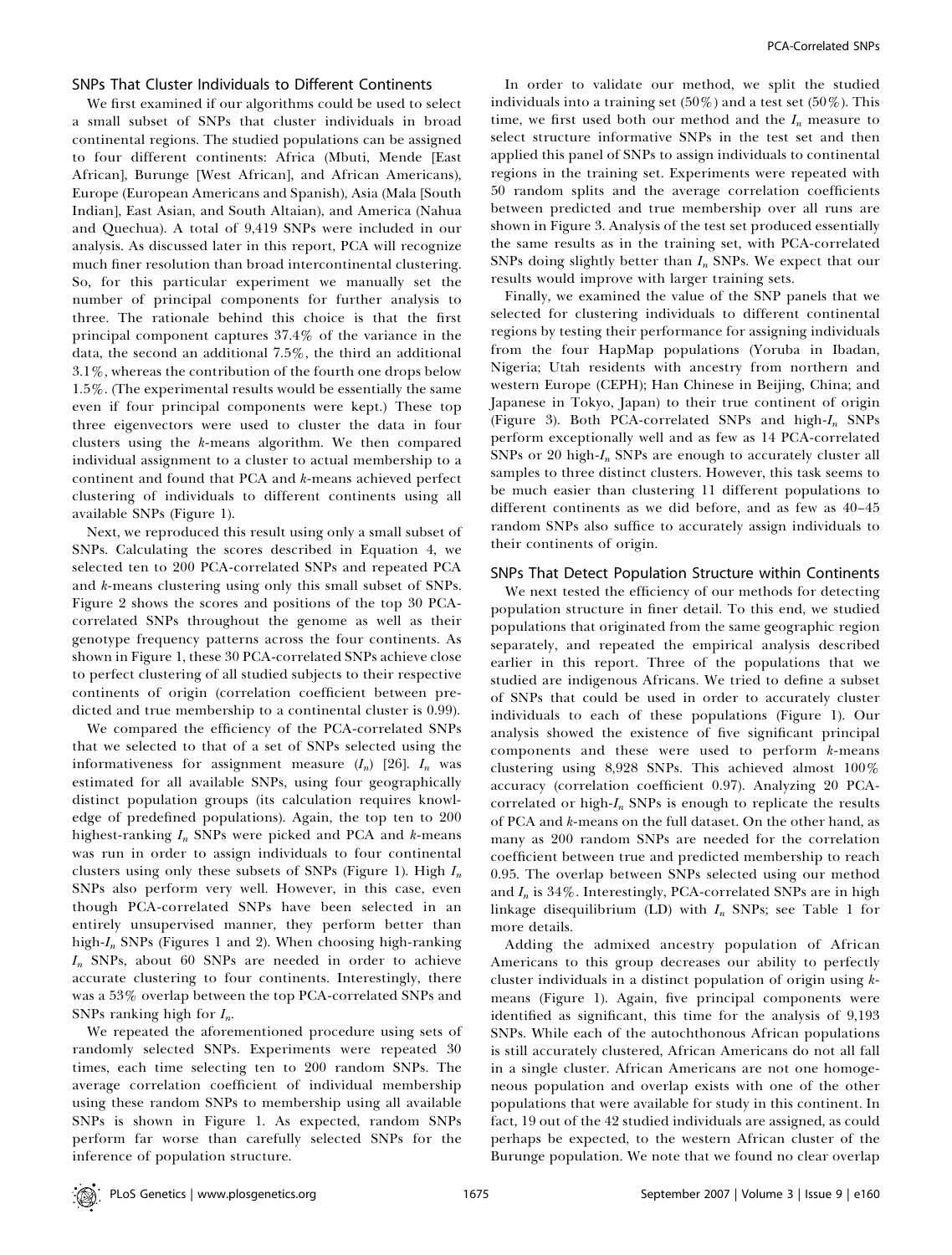

Fiqure 1. Average Correlation Coefficient between True and Predicted Membership of an Individual to a Particular Population or Continental Region, Using PCA and k-Means Clustering on all Available SNPs for a Given Geographic Region, and Sets of Ten to 200 PCA-Correlated, High-I<sub>n</sub> or Random SNPs (Random Selection Was Repeated 30 Times)

The reported correlation coefficient is averaged over all populations in the respective geographic region or over the broad continental clusters. doi:10.1371/journal.pgen.0030160.g001

between the African American and the Caucasian samples that were analyzed here (unpublished data). Again, great genotyping savings seem possible, with only 20 PCA-correlated or 50 high- $I_n$  SNPs needed to converge to the performance of PCA and k-means clustering using all available SNPs. Once more, we observed high overlap and LD between PCAcorrelated and high- $I_n$  SNPs (Table 1).

We next studied two European populations: a Spanish sample and a broadly defined Caucasian sample (Figure 1). The dataset of 9,668 SNPs was reduced to two principal components. Two Spanish subjects were clear outliers (unpublished data) and were removed from this analysis. The correlation coefficient between the actual membership of each individual to one of the two samples and the predicted membership using PCA on all SNPs and k-means is 0.9. Analysis with small subsets of informative markers (ten high- $I_n$  or 20 PCA-correlated SNPs) quickly converges to the results of analyzing the full dataset. The European American sample represents cell lines curated at the Coriell Insitute and although the degree of Spanish admixture in this sample is not known to us, it does not seem to be significant according to our findings. PCA-correlated SNPs and high- $I_n$  SNPs have an overlap of 27.5% and are also in LD, although slightly less than what we observed in other geographic regions (Table 1).

For the Asian and American populations, 9,707 and 8,202 SNPs, respectively, were analyzed (Figure 1). Three principal components were retained in Asia and two in America. Again, the top PCA-correlated and the highest- $I_n$  SNPs perform exceptionally well for the inference of population structure in these continents. For the Asian populations, as few as ten PCA-correlated SNPs are required for almost perfect assignment, whereas a greater number of high- $I_n$  SNPs is required (about 80 SNPs for convergence to 1). Moving to America, ten carefully chosen SNPs can distinguish between the Quechua and the Nahua. It should be noted that the 76.5% overlap between PCA-correlated and high- $I_n$  SNPs in this continent, is the highest that we observed in this study (in Asia the corresponding overlap was 49%); see Table 1 for details.

Both our method and the  $I_n$  metric do not suffer from selecting a large number of redundant SNPs in this dataset (Table 2). For the top 200 PCA-correlated SNPs within each geographic region, we calculated  $r^2$  between all pairs. Out of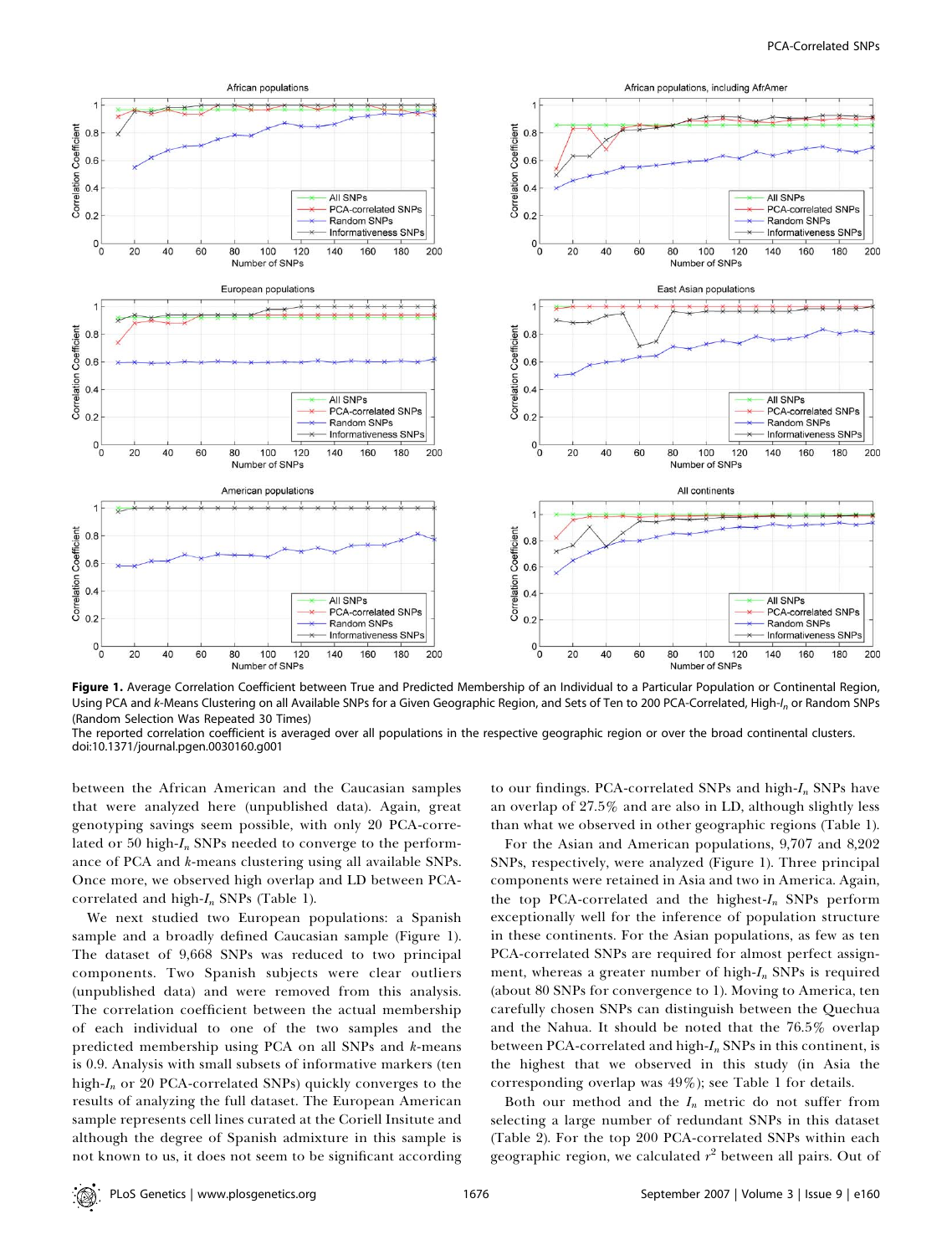

Figure 2. Selecting PCA-Correlated SNPs for Intercontinental Clustering

(A) Raster plot of 255 subjects from four different continental regions with respect to 9,419 SNPs (red/green denotes homozygotic individuals and black denotes hererozygotic individuals).

(B) The scores  $p_i$  for each SNP. A red star indicates SNPs corresponding to one of the top 30 scores.

(C) Raster plot of the 255 subjects with respect to the top 30 PCA-correlated SNPs. Notice the patterns formed in the four continental blocks.

(D) Plot of the 255 subjects in the ''optimal'' 2-D space using the top 30 PCA-correlated SNPs.

(E) Raster plot of the 255 subjects with respect to the top 30  $I_n$  SNPs. Notice that the blocks corresponding to Asia and Europe are slightly more entangled when compared to (C).

doi:10.1371/journal.pgen.0030160.g002

the thousands of possible pairs very few are actually in high LD. The same is true for the top 200  $I_n$  SNPs selected to cluster populations within continents.

We finally explored the feasibility of accurately clustering two populations of related ancestry, the Han Chinese and the Japanese, using data available from the HapMap database [37,38]. We downloaded all available data (release 21–1r; 3,776,850 SNPs) and excluded from the analysis SNPs that were fixed in both populations (1,356,867 SNPs) and had more than one missing entry in both samples. This left us with 1,662,041 SNPs genotyped for 45 Chinese and 45 Japanese samples. We ran PCA and *k*-means on all available SNPs using the two principal components detected as significant. As a result, one Japanese individual was misclassified; this individual is a clear outlier (Figure 4). We then selected a subset of SNPs that could be used to infer this population structure, using both our method and the  $I_n$  measure. We found that with 50 PCA-correlated SNPs only two Japanese and one Chinese are misclassified (correlation coefficient 0.97), while

with 150 PCA-correlated SNPs we are able to exactly reproduce the results of the analysis on the complete dataset of roughly 1.7 million SNPs. High- $I_n$  SNPs are quite efficient as well. However, when choosing between 50 and 300 high- $I_n$ SNPs, our algorithm for determining the number of principal components detects a very large number of significant principal components (more than 40). This causes the artifact of Figure 4C (a drop in the performance of high- $I_n$  SNPs). Manually fixing the number of principal components that we use for k-means clustering to two corrects this artifact, as the dotted line shows in Figure 4C. Such artifacts do not seem to arise with our method of choosing PCA-correlated SNPs in our empirical evaluation.

#### Transferability of Structure Informative SNPs

We investigated whether SNPs that were selected for assigning individuals to clusters in one continent would be useful in another continent or for intercontinental differentiation. In an effort to answer this question, we tested the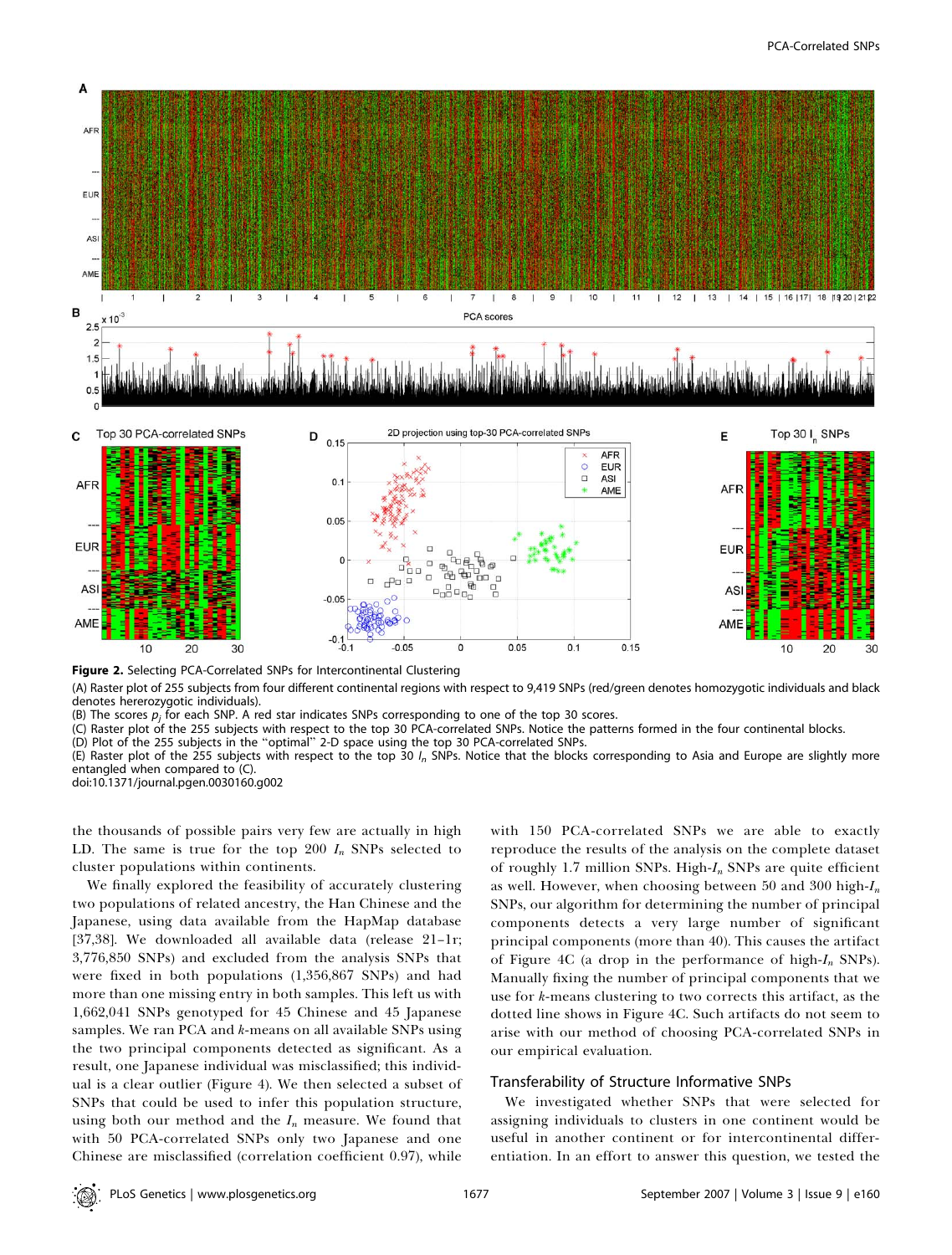

Figure 3. Cross-Validation of Structure Informative SNPs Selected for Intercontinental Clustering

(A, B) Split of our worldwide sample in 50% training and 50% test set. Average correlation coefficient between true and predicted membership of an individual to a continental region using sets of (A) ten to 200 PCA-correlated or (B) ten to 200 high-I<sub>n</sub> SNPs selected on the training set, and application of the same sets of selected SNPs on the test set (results are averaged over 50 training/test set splits).

(C) Application of the SNP panels selected for intercontinental clustering in our worldwide sample, on the HapMap populations (average correlation coefficient between true and predicted membership of an individual to one of three continents is shown). doi:10.1371/journal.pgen.0030160.g003

panels that we selected in each of the four continental regions that we studied (both using the PCA-correlated measure and  $I_n$ ) for population clustering in another continent. Results were very poor and it seems that SNPs chosen for ancestry inference in one continent are in general no better than random SNPs and not transferable to other continents. The fact that the average overlap over selected SNPs across the different continental regions is about 2% underlines these results. In Figure S1, representative results are shown for testing the portability of SNPs chosen in Europe and Africa in order to infer structure in the remaining three continents for which data were available. In a similar fashion, it seems that neither PCA-correlated SNPs nor high- $I_n$  SNPs for intercontinental clustering can resolve the population structure within continents any better than randomly chosen SNPs (Figure S1). Differentiation among the Asian populations studied here is an exception and the correlation coefficient between actual and predicted membership exceeds 0.9 when studying 60 or more PCA-correlated SNPs that were

ascertained for intercontinental clustering. In this case, the overlap between PCA-correlated SNPs selected for differentiation within the three Asian populations that we studied and intercontinental clustering is somewhat high (9%).

## SNPs to Infer Population Structure within and across Continents

Next, we explored the possibility of ascertaining a general SNP panel that could be used for ancestry inference and the study of population structure around the world. Results are shown in Figure 5. We excluded admixed populations from this analysis (African Americans and Caucasians), and studied nine indigenous populations for which data were available (Mbuti, Mende, Burunge, Spanish, Mala, East Asian, South Altaian, Nahua, and Quechua). We ran PCA on 9,160 SNPs and k-means clustering on the ten detected significant eigenvectors, and managed to successfully assign each individual to their country of origin. Notice that the 3-D plot presented in Figure 5 is somewhat deceiving, as our method picked ten principal components as significant. If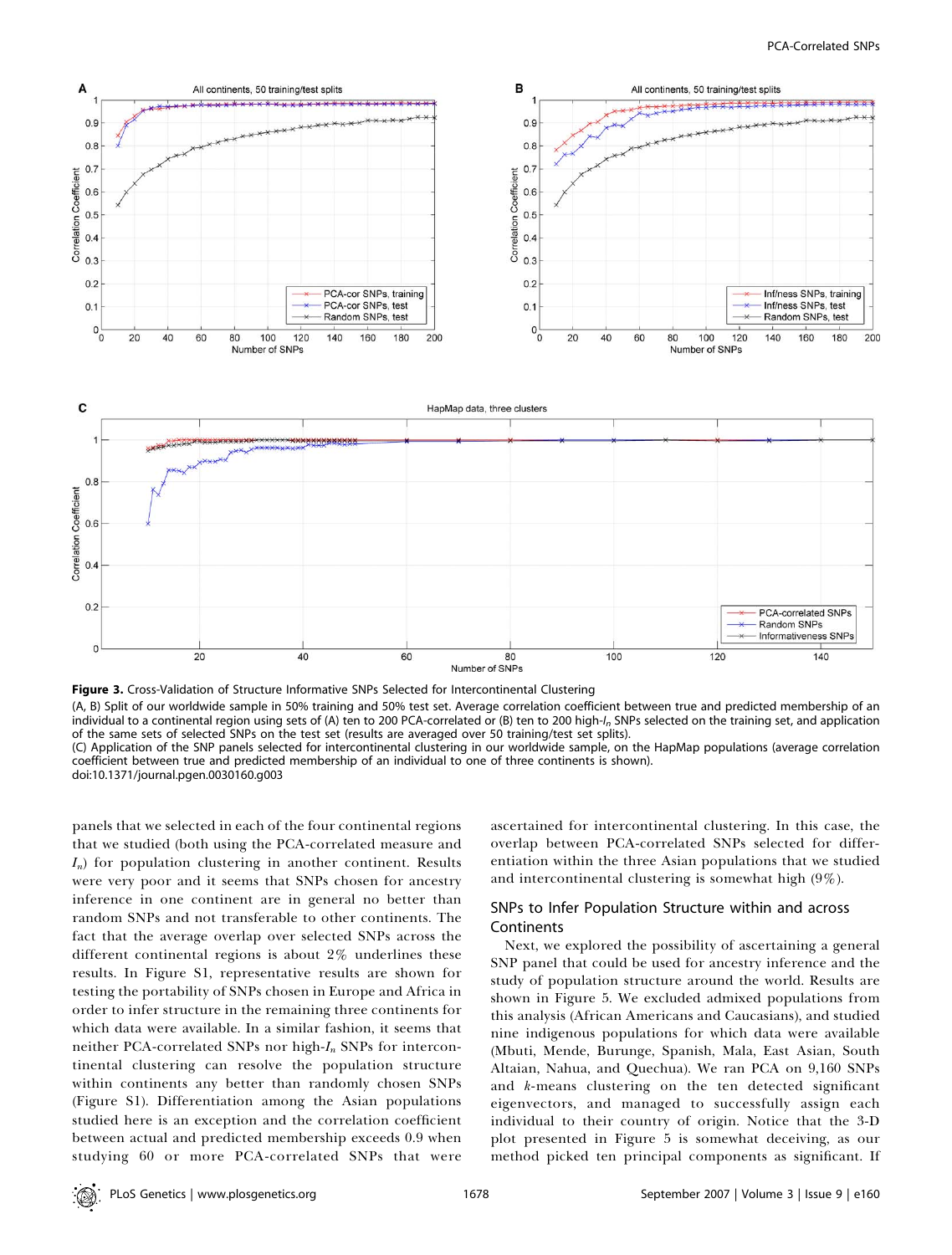Table 1. Overlap between the Top 200 PCA-Correlated SNPs and the Top 200  $I_n$  SNPs

| <b>Studied Region</b> | Overlap | Average $r^2$ |  |
|-----------------------|---------|---------------|--|
|                       |         |               |  |
| Africa <sup>a</sup>   | 34%     | 0.87          |  |
| Africab               | 40%     | 0.83          |  |
| Europe                | 27.5%   | 0.59          |  |
| Asia                  | 49%     | 0.92          |  |
| America               | 76.5%   | 0.9           |  |
|                       |         |               |  |

<sup>a</sup>Only the three indigenous African populations are included.

<sup>b</sup>The African-American population is included as well.

The second column reports the percentage of SNPs that overlap among the SNPs selected by each method. The third column reports the average LD between PCA-correlated and  $I_n$ SNPs. (For each PCA-correlated SNP we identified the  $I<sub>n</sub>$  SNP in highest LD and reported the average  $r^2$  over all pairs.)

doi:10.1371/journal.pgen.0030160.t001

visualization in a 10-D space were possible, further differentiation of the studied populations would become apparent. Investigating the possibility of identifying a small set of SNPs to reproduce this structure, we selected sets of ten to 400 PCA-correlated and high- $I_n$  SNPs and repeated the analysis. Surprisingly, using only 50 PCA-correlated SNPs, we were able to correctly assign all individuals to one of the nine studied populations. On the other hand, in this case, high- $I_n$ SNPs do not seem to do any better than randomly selected SNPs (Figure 5).

In order to test how the set of PCA-correlated SNPs is modified each time an additional population is added to the analysis, we studied incrementally distinct subsets of the data and compared the SNPs selected as structure informative in each subset to the panel of 50 SNPs that are sufficient for accurate clustering of the individuals to nine different populations (see experiment described above). The first subset of populations that we analyzed consisted of genotypes for one population from each continent (East African, Spanish, East Asian, and Nahua) and in each round one additional population was added randomly to the analysis. Results are shown in Table 3. Clearly, there is significant overlap between the panels of informative SNPs at each stage, which increases as more populations are added.

#### Application to an Admixed Population

Finally, we investigated the applicability and efficiency of our method to select structure informative SNPs in admixed populations. To this end, we studied two independent samples of Puerto Ricans. The first dataset (Puerto Rican A) is a sample of 192 Puerto Ricans [43] genotyped for approximately 100,000 SNPs, 7,259 of which overlapped with our worldwide dataset and were included in our analysis. The second Puerto Rican dataset (Puerto Rican B), has been described in [36] and constitutes a sample of 19 individuals, genotyped for the same markers as the rest of the worldwide samples that we analyzed so far.

It is well known that Puerto Ricans are genetically complex and composed of various proportions of Native American, African, and European genetic origins. We first investigated the Puerto Rican A dataset, and explored the ancestry of the 192 individuals across the African–European and the African–European/American axis (Figure 6). PCA performed on the Puerto Rican sample alone, revealed two significant

Table 2. Number of Pairs among the Top 200 PCA-Correlated (PCA-c.) and  $I_n$  SNPs That Are in High LD. A Total of 20,100 Pairs Were Tested in Each Region

|                     | $0.4 - 0.6$    |    | $0.6 - 0.8$    |    | $0.8 - 1$ |                |
|---------------------|----------------|----|----------------|----|-----------|----------------|
|                     | PCA-c.         | ı, | PCA-c.         | ı, | PCA-c.    | ı,             |
| Africa <sup>a</sup> | 14             | 26 | $\overline{4}$ | 5  | 19        | 10             |
| Africab             | 3              | 7  | 5              | 4  | 13        | 10             |
| Europe              | $\overline{4}$ | 3  | $\Omega$       |    | 6         | $\overline{2}$ |
| Asia                | 15             | 18 | 7              | 14 | 21        | 22             |
| America             | 15             | 9  | 5              | 5  | 21        | 25             |

<sup>a</sup>Only the three indigenous African populations are included. <sup>b</sup>The African-American population is included as well.

doi:10.1371/journal.pgen.0030160.t002

principal components. We then added data on Europeans (Spanish and Caucasians), West Africans (Burunge), and Native Americans (Quechua, Nahua) to this analysis. Four principal components were found significant. We calculated the variance of the 192 Puerto Ricans across the two axes of ancestry. We observed that the sample variance across the African–European axis was six times larger than the variance across the African–European/American axis, which indicated that our sample had very little interindividual variation in Native American ancestry. Given this observation and for simplicity of exposition we only analyzed variation across the African–European axis. As is clear in Figure 6, the Puerto Ricans that we studied lie virtually on a straight line between Africans and Europeans and are much closer to Europeans than Africans.

We interpreted individuals from the Puerto Rican sample as a combination of European and African ancestry, with the proportion of admixture being equal to the distance of each individual from the centroid of the ancestral population (ancestry coefficient, see Methods for details). After evaluating the ancestry of all 192 individuals using all available SNPs, we attempted to accurately predict it using a subset of PCAcorrelated SNPs, selected on the Puerto Rican data only. No information from ancestral populations was necessary. As shown in Figure 6, we accurately predict the ancestry coefficient of each individual. For example, the Pearson correlation coefficient between true and predicted ancestry is higher than 0.8 using 30 PCA-correlated SNPs and higher than 0.9 using 100 PCA-correlated SNPs.

Finally, we cross-validated these findings by applying the panel of PCA-correlated SNPs that we selected on the Puerto Rican A dataset to infer individual ancestry in the Puerto Rican B dataset. As shown in Figure 6, the SNP panel that we selected in Puerto Rican A performs equally well on Puerto Rican B. Notice, however, that this time random SNPs do better than before, perhaps due to the small number of individuals in this sample (19 individuals).

#### **Discussion**

Geographic ancestry can be inferred from genotypic data [16,44–47]. The Bayesian approach implemented by Pritchard et al. [14] and PCA have been the two main tools of choice for identification of population structure and subdivision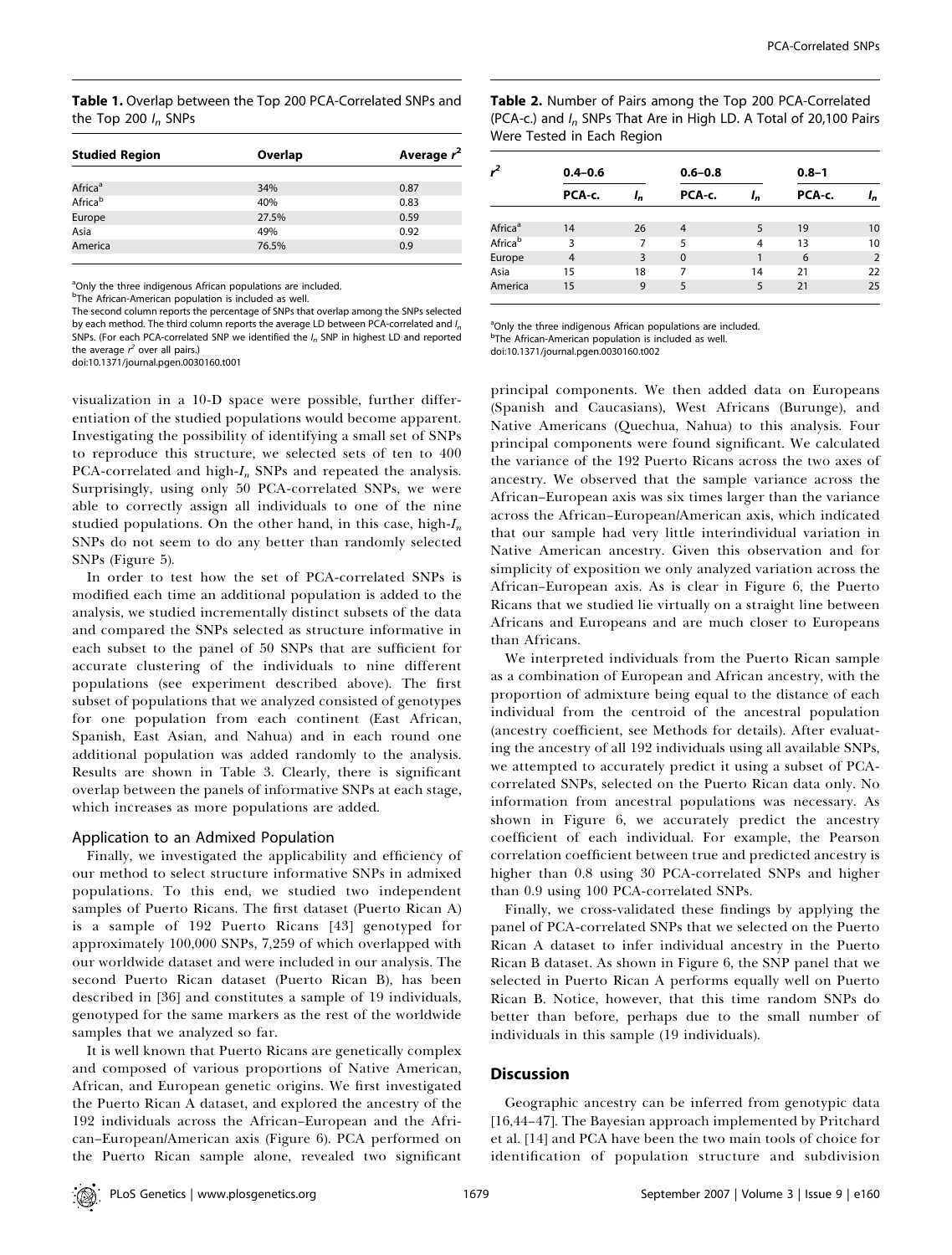



(C) Average correlation coefficient between true and predicted membership of an individual to the Japanese of Han Chinese populations, using PCA and k-means clustering on all available SNPs and sets of 50 to 1,000 PCA-correlated, high- $I<sub>n</sub>$  or random SNPs (random selection was repeated 30 times). The dotted line represents a decline in the performance of high- $I_n$  SNPs due to the detection of a very large number of significant principal components; see Results for details.

doi:10.1371/journal.pgen.0030160.g004

[18,36,48]. Recent studies have demonstrated that PCA is a fast, easy-to-implement method with great power for analysis of the very large datasets that are increasingly becoming available [13,19,20,22]. Extending recent algorithmic work that provably extracts matrix columns that correlate well with the dominant subspaces identified by PCA, we have developed a method to ascertain a small subset of SNPs that explicitly capture the structure of a population as identified by PCA. The population structure informative SNPs that are selected by our algorithm are also ancestry informative, and we show that they can be effectively used to assign individuals to different continents or populations. Achieving, in most cases that were studied here, 99% genotyping savings, these panels of SNPs can be used to reduce considerably the number of markers needed for ancestry inference. This is desirable in a variety of different research scenarios, such as association mapping (where unrecognized population stratification may lead to spurious associations with disease), forensics, conservation studies, and population genetics

[10,30,49–52]. For instance, we believe that our method is useful for investigators conducting association studies in twostage designs and seeking to replicate the stratification assessment they are doing with the first stage (e.g., from a genome-wide dense SNP screen) to a lower throughput method. For these types of applications, our method would be able to faithfully replicate this assessment with minimal additional markers in the second stage. However, a precondition for replication is that the second population contains the same substructure as the first population.

Our algorithm is simple and computationally fast (less than one minute for the largest runs presented here) and thus allows the analysis of very large genome-wide datasets with thousands of individuals. Perhaps the most important advantage of our method for selecting PCA-correlated SNPs is that it is nonparametric and does not rely on any assumptions or modeling of the data. We simply detect SNPs that are correlated with the subspace spanned by the top few eigenvectors after determining the number of significant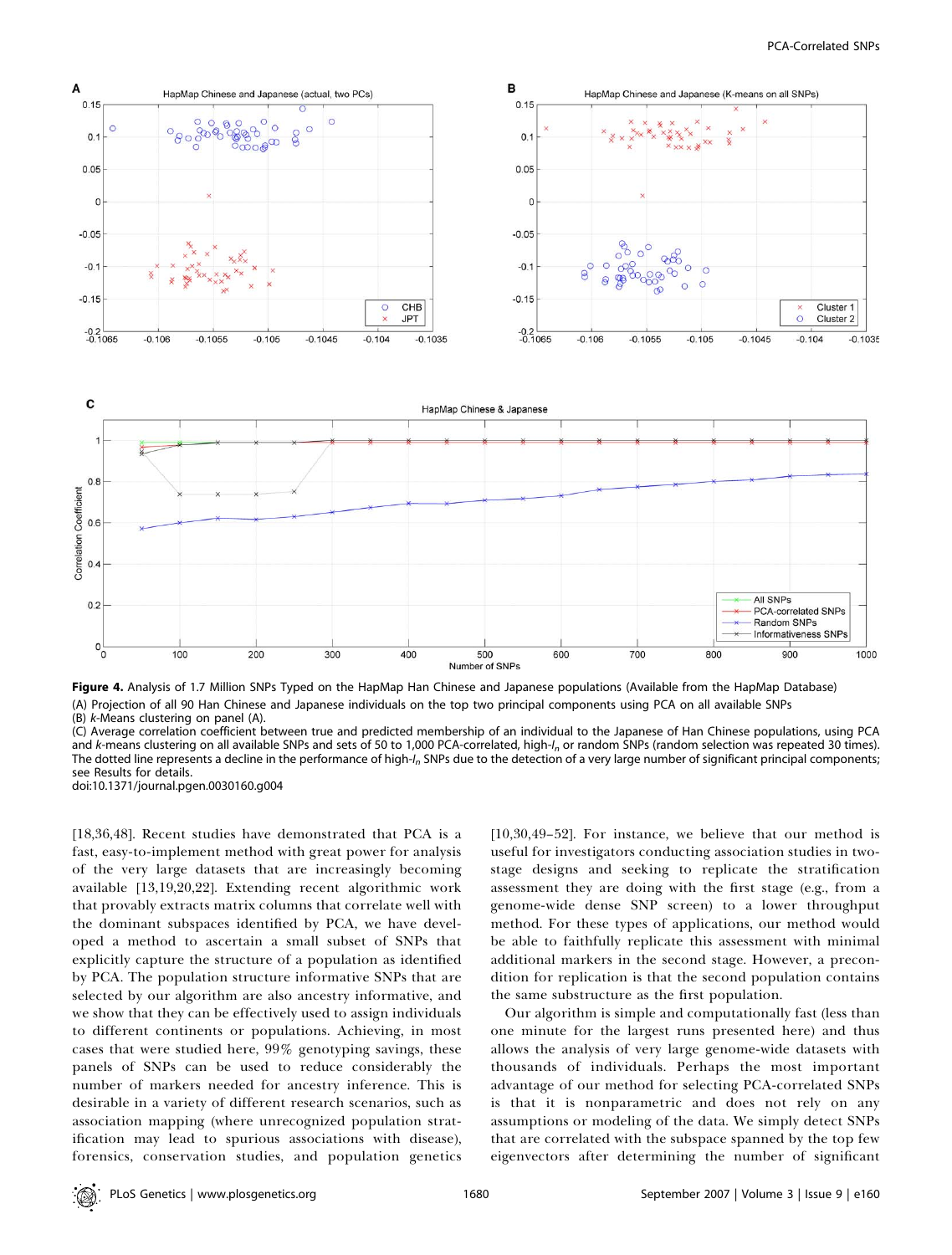

Figure 5. Analysis of Nine Indigenous Populations Typed for 9,160 SNPs

(A) Projection of all individuals of nine indigenous populations on the top three principal components using PCA on all available SNPs. (Ten significant principal components were actually detected.)

(B) Average correlation coefficient between true and predicted membership of the individuals to the nine populations, using PCA and k-means clustering on all available SNPs and sets of ten to 400 PCA-correlated, high- $I_n$  or random SNPs (random selection was repeated 30 times). doi:10.1371/journal.pgen.0030160.g005

principal components. All other methods in the literature that are used to identify ancestry informative markers either rely on a specific model or are frequency based and demand prior knowledge of the origin of individuals [24–29]. Situations may exist where the use of prior information about the studied populations is desirable and we are

Table 3. Incremental Analysis of Nine Populations and Effect on the Selection of PCA-Correlated SNPs

| <b>Populations</b> | Overlap | Accuracy |  |
|--------------------|---------|----------|--|
| Mende, Spanish,    | 8       |          |  |
| Asian, Nahua       |         |          |  |
| $+$ Mbuti          | 9       |          |  |
| + South Altaian    | 18      | 0.98     |  |
| + Quechua          | 29      | 0.95     |  |
| $+$ Mala           | 38      | 0.96     |  |
| $+$ Burunge        | 50      |          |  |

The second column reports the overlap between the top 50 PCA-correlated SNPs for each subset of the nine populations under consideration and the top 50 PCA-correlated SNPs for all nine populations. The third column reports the clustering correlation coefficient for each subset of the nine populations using the top 50 PCA-correlated SNPs. doi:10.1371/journal.pgen.0030160.t003

currently working towards extensions of our approach to such settings.

It should be noted that the final number of SNPs needed to describe population structure is not directly provided by the method and can only be estimated through empirical evaluation of a specific dataset. Also, in applying k-means clustering, we manually fixed the number of clusters to the number of populations in the data. It should be made clear, however, that the identification of the number of clusters in the data is not necessary for the implementation of our method; k-means clustering is only used here for demonstrating the efficiency of our approach. PCA-correlated SNPs are computed and can be used independently of  $k$ -means clustering. We chose k-means simply because it is a wellknown and widely applicable clustering algorithm, which has numerous efficient implementations. One might experiment with different (and perhaps more accurate) clustering algorithms [53], such as hierarchical clustering, spectral clustering, k-median approaches, etc.

We were unable to compare the SNPs we selected as ancestry informative using our algorithm to published lists of ancestry informative markers [54–60] because the overlap between these lists and the SNPs that were available to us was either extremely small or different populations were ana-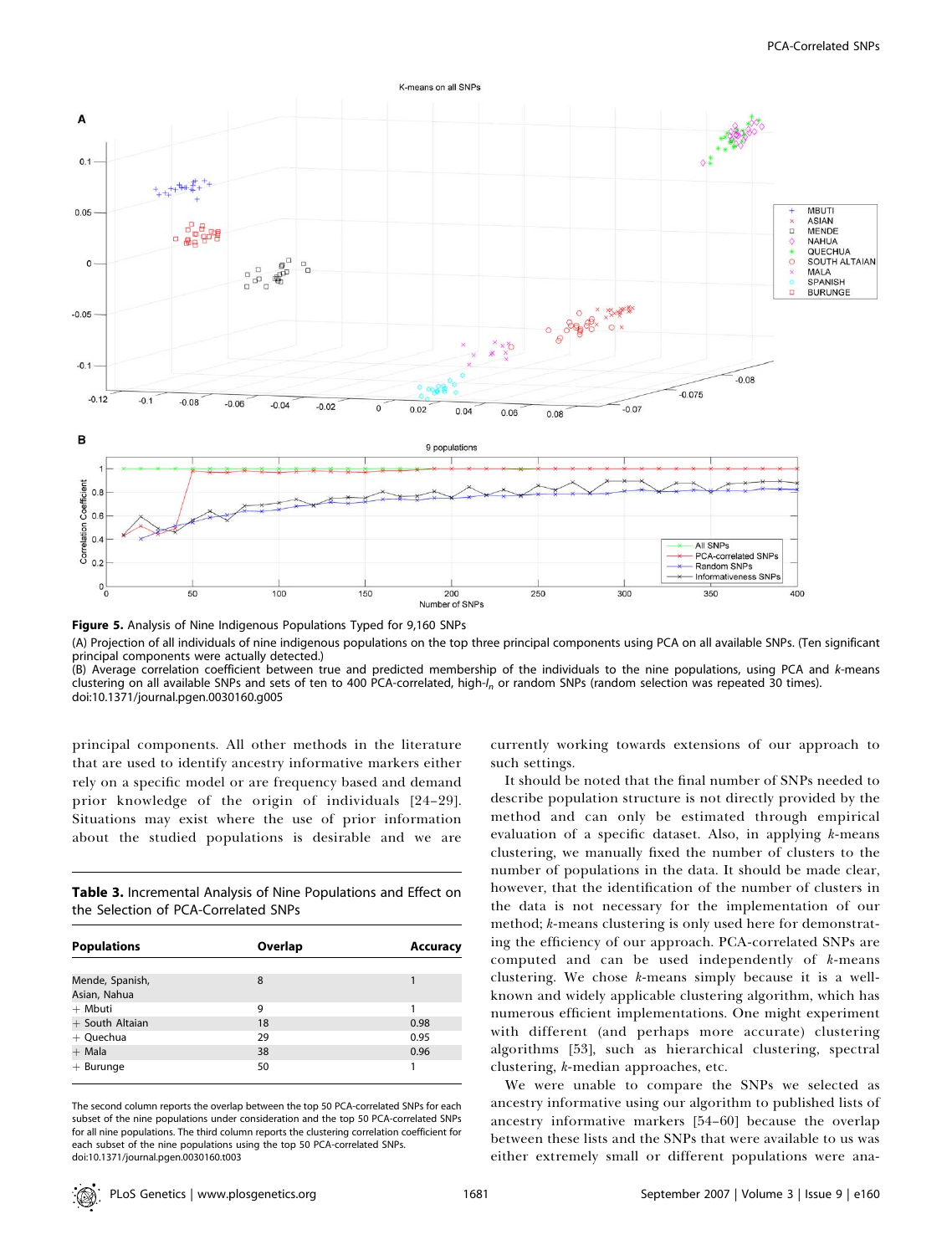

Figure 6. Applying PCA-Correlated SNPs for Structure and Ancestry Prediction of the Admixed Puerto-Rican Population

(A) PCA on 7,259 SNPs typed on Puerto-Rican dataset A, as well as Europeans (Spanish and Caucasians), West Africans (Burunge), and Native Americans (Nahua and Quechua) (axes of variation are shown).

(B) Projection of 192 individuals from Puerto Rican dataset A on two significant principal components and variation across the European-West African axis.

(C) Comparison of ancestry coefficient of 192 Puerto Ricans across the West African-European axis and predicted ancestry coefficient using the top 200 PCA-correlated SNPs.

(D) Prediction of West African-European ancestry coefficient in Puerto Rican dataset A using PCA-correlated SNPs versus random SNPs.

(E) Using PCA-correlated SNPs selected as structure informative in Puerto Rican dataset A for ancestry prediction in Puerto Rican dataset B. doi:10.1371/journal.pgen.0030160.g006

lyzed. However, we have compared the efficiency of our method to selecting ancestry informative markers using the popular measure of  $I_n$  [26]. Rosenberg et al. [26] have previously compared this metric to other frequency-based measures that have been used for the selection of population differentiating markers ( $F_{ST}$ ,  $\delta$ , etc.), and concluded that it was well correlated with other measures, equally efficient, and in some cases easier to use. SNPs that were selected using our PCA-correlated measure achieved comparable performance to high ranking  $I_n$  SNPs for recovering population structure in the datasets we studied. Interestingly, there is considerable overlap between the SNPs selected by the two different algorithms. It seems that very often, our method selects either the same SNPs or SNPs that are in high LD with those selected using the  $I_n$  measure. This is not necessarily surprising, since our approach is ranking markers based on how well they are recreating the fundamental structure in the

data, and high- $I_n$  SNPs are those that are also most likely to be associated with major clusters in the genotypic data independent of their location [14].

Dissecting substructure in admixed populations is a central challenge in association studies, especially for common complex disorders [3,5,11,47,61], and our approach may prove to be particularly important in such settings. If allele frequency–based measures are to be used for the identification of a small number of structure informative markers, assumptions need to be made about the origin of the parental source populations and the extent to which they have each contributed to the admixed population. In some cases, ancestral populations may require complex sampling or may even no longer exist [28,62,63]. With the method that we propose here, there is no need to trace the origins of an admixed population in order to define markers that accurately capture the substructure of the population, and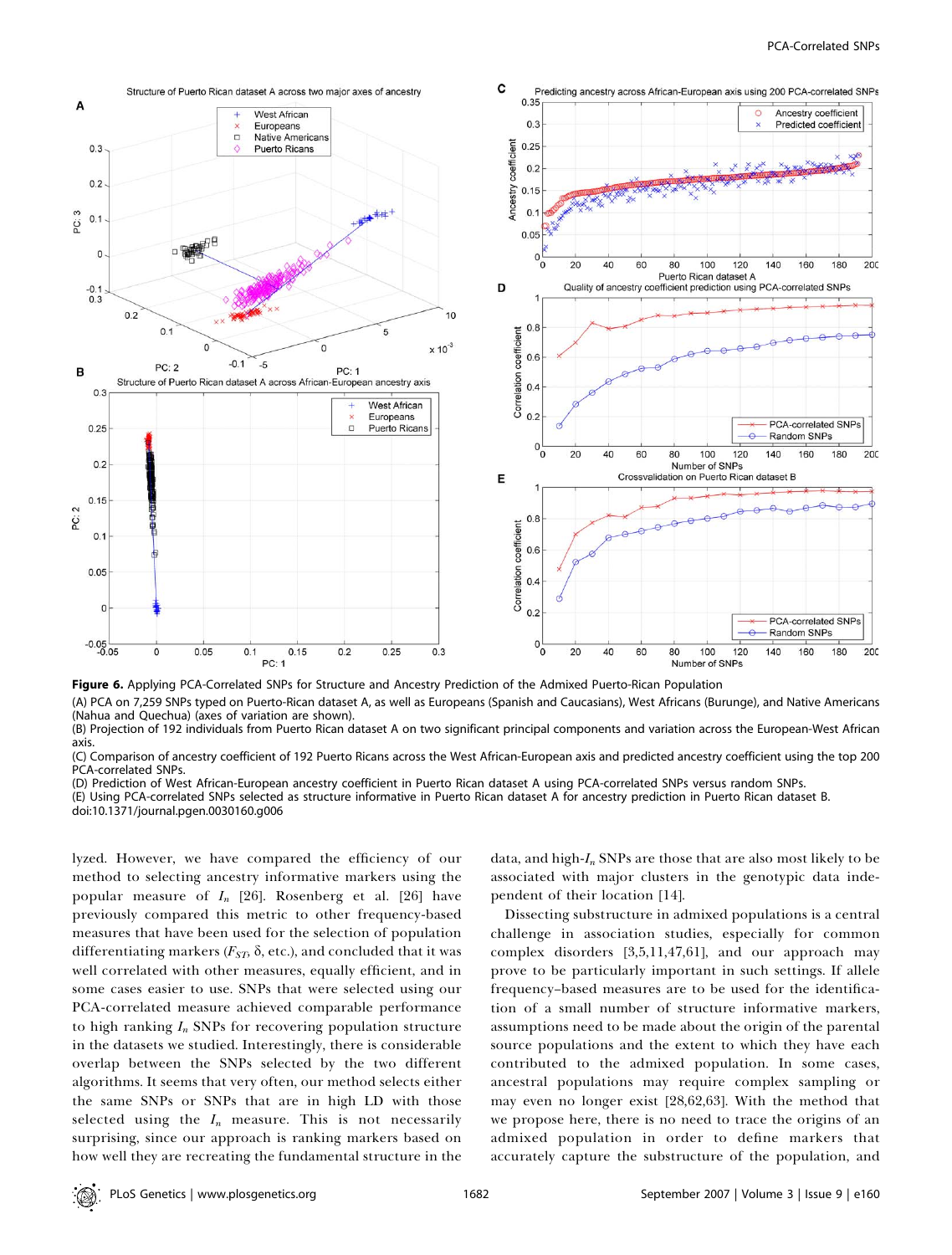our ongoing work is exploring the applicability of our methods on large samples of admixed populations. As we have shown here, analyzing two independent Puerto Rican datasets, PCA-correlated SNPs can be successfully used to reproduce the structure of admixed populations and predict the ancestry proportions of the studied individuals. Interestingly, we found that interindividual variation across the Native American axis in the Puerto Rican samples that we studied was very low, perhaps depicting the fact that admixture with Native Americans occurred very long ago, and was random over several generations.

Our findings demonstrate that to a large extent, SNPs identified as structure informative in one geographic region are not portable for the analysis of populations in a different geographic region, suggesting that the forces that shaped population structure in each geographic region have influenced different parts of the genome. However, analyzing jointly nine populations from around the world and 9,160 SNPs, we showed that using 50 PCA-correlated SNPs we can assign the studied individuals with 100% accuracy to their population of origin. SNPs with high- $I_n$  rankings did not perform any better than random SNPs in this particular setting. One reason underlying the success of our approach may be the fact that it has been explicitly designed to converge to the results of PCA, whereas, to the best of our knowledge, this argument does not necessarily apply to  $I_n$ . Nevertheless,  $I_n$  does work well in most cases.

Even though our results suggest that our method is powerful enough to be used for the identification of a universal panel of SNPs for the analysis of different populations from around the world, we also showed that each time a new population is added to the analysis, the panel of SNPs needed for population differentiation is modified. So, it should be made clear that we only studied a few representative populations from each continent and much more detailed studies are needed in order to test a universal structure informative SNP panel. This is also true for each of the continental regions that we discussed. We believe that many more population samples should be analyzed in order to accurately define a set of SNPs that could be used to reproduce fine-resolution population structure in a given geographic region.

We have not dealt with the effect of local LD on the results of our algorithm and PCA in general. We showed that given the worldwide dataset that we analyzed here, structure informative SNPs picked by our method are not redundant for the most part in terms of LD. However, as SNP scans become denser, local LD will become a prominent feature of a dataset and we are currently working to see how this affects PCA. At the same time, since our method is not allele frequency based, it is possible that we are able to pick up global correlations among SNPs and haplotype patterns, and more research is necessary to clarify the relationship between the output of PCA and LD.

In summary, we have developed a fast and simple algorithm for the selection of SNPs that uncover the structure of populations without knowing a priori the origin of individuals. After extracting meaningful dimensions from a dataset using PCA, we pick small sets of markers that retain the information carried in the full dataset. We believe that PCAbased algorithms will prove to be an invaluable tool for geneticists in a world of complex and ever-increasing genome-wide data.

#### Methods

Datasets. The first dataset we used has been described in detail previously [36]. Briefly, we studied here 274 individuals from 12 populations (20 Mbuti, 20 Mende, 22 Burunge, 42 African Americans, 42 Caucasians, 20 Spanish, 11 Mala, 20 East Asians, 20 South Altaians, 20 Nahua, 20 Quechua, and 19 Puerto Ricans). Three of these populations are admixed (Caucasians, African Americans, and Puerto Ricans). All individuals were typed using the 10K Affymetrix array. We also analyzed data available from the HapMap database on four populations (Yoruba, CEPH, Han Chinese, and Japanese; release 21– 1r). Finally, we studied a dataset of 192 self-described Puerto Ricans collected in New York and Puerto Rico as part of an asthma association study [43]. This sample has been genotyped using the 100K Affymetrix chip but we only analyzed here genotypes for the 7,259 SNPs that overlapped with the 10K array.

Encoding. We transformed the raw data to numeric values, without any loss of information, in order to apply SVD. Our data on a population  $X$  consist of  $m$  subjects; for each subject  $n$ , biallelic SNPs have been assayed. Thus, we are given a table  $T^X$ , consisting of m rows and  $n$  columns. Each entry in the table is a pair of bases, ordered alphabetically. We transform this initial data table to an integer matrix  $A^X$ , which consists of m rows, one for each subject and n columns, one for each SNP. Each entry of  $A^X$  will be  $-\tilde{1}$ , 0, +1, or empty. Let  $B_1$  and  $B_2$  be the bases that appear in the j-th SNP (in alphabetical order). If the genotypic information for the j-th SNP of the *i*-th individual is  $B_I B_I$  the  $(i, j)$ -th entry of  $A^X$  is set to  $+1$ ; else if it is  $B_1B_2$  the  $(i, j)$ -th entry of  $A^X$  is set to 0; else if it is  $B_2B_2$  the  $(i, j)$ -th entry of  $A^X$  is set to -1.

Handling of missing entries. In order to handle missing data without rejecting too many SNPs that may contain important structural information, we first removed all SNPs with more than 10% missing entries. (This was done independently for each experiment that we ran.) This results in an average of roughly 2% of missing entries in each SNP. We subsequently filled in the missing entries using a least-squares regression-based technique from [64]. This technique fills in the missing data by using all available information from similar SNPs in the matrix. Since we ran this technique on groups of populations and not on each population individually, this filling in of the missing entries would tend to make SNPs more uniform across the different populations, instead of introducing artifactual biases. A more conservative approach would be to randomly fill in the missing entries with  $-1$ , 0, or  $+1$  with probabilities respecting Hardy–Weinberg equilibrium. This approach returned similar results in most cases. However, we chose to employ the ''bestguess'' approach in order to preserve as far as possible the properties of each studied SNP. For the HapMap data on the Han Chinese and Japanese individuals, given the abundance of SNPs, we set the threshold to one missing entry per SNP, which was filled in as described above.

**PCA and**  $k$ **-means.** Given the filled-in data matrix  $A$ , we applied SVD on A in order to compute its singular vectors and values. We would like to note that, from a mathematical perspective, our procedure is exactly equivalent to applying PCA on the covariance matrix  $AA^T$ , which is an  $m \times m$  matrix measuring the angular distance between all pairs of individuals. (From a mathematical perspective, SVD enjoys very strong optimality properties, see [65,66] for details.) After determining the number of significant principal components, k-means clustering was applied on low-dimensional data in order to split the individuals to their respective populations.

For concreteness, consider the SNP data matrix that emerges from the HapMap Han Chinese and Japanese populations, where the data matrix A has 90 rows and approximately 1.7 million columns. Two significant principal components were identified, and we denote the corresponding two left singular vectors by  $u^1$  and  $u^2$  (eigenSNPs). Recall that these are 90-D vectors (each vector has 90 entries, each corresponding to one individual in the Han Chinese–Japanese dataset). Plotting the 90 individuals with respect to  $u^I$  and  $u^2$ , i.e., if  $u_i^1$  is the *i*-th entry in  $u^1$  and  $u_i^2$  is the *i*-th entry in  $u^2$ , the coordinates of the *i*-th individual are (  $u_i^1$ ,  $u_i^2$ ), results in Figure 4. Clearly, the two populations are two separate clusters, with the exception of one individual who is roughly in the middle. Running  $k$ -means on these 2-D coordinates results to an almost perfect clustering.

Selecting PCA-correlated SNPs. We summarize the algorithm for selecting PCA-correlated SNPs.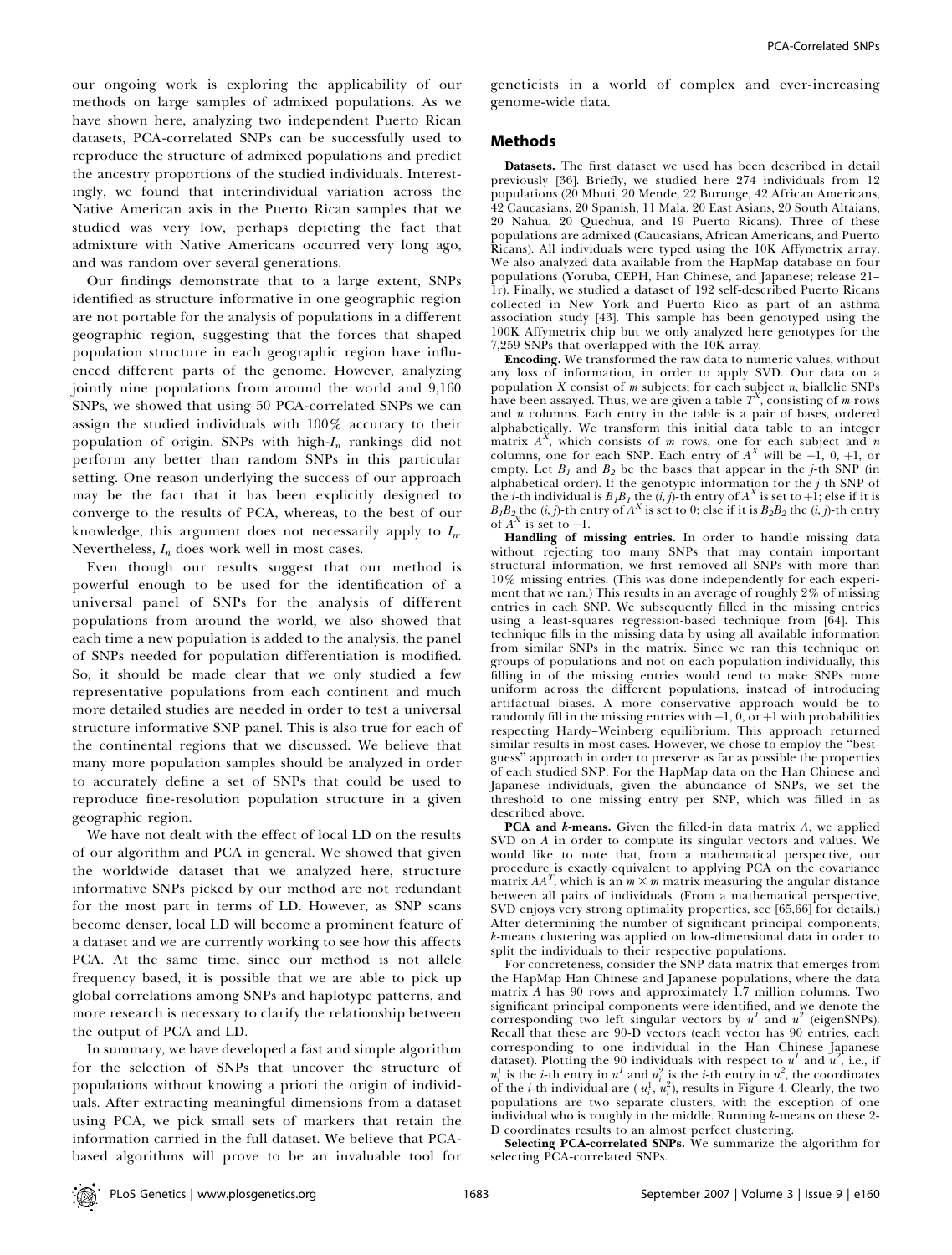**Data** :  $m \times n$  matrix A, integer r

**Result** : 
$$
r
$$
 PCA – correlated SNPs

Compute the SVD of A, 
$$
A = \sum_{i=1}^{m} \sigma_i u^i v^{iT}
$$
.

Let  $k$  be the number of significant principal components (see below).

Compute 
$$
p_j = \sum_{i=1}^k (v_j^i)^2
$$
 for all  $j = 1...n$ .

Return the columns (SNPs) of  $A$  that correspond to the top  $r$   $p_j$ 's.

An implementation of our method is posted at http://www.cs.rpi. edu/~drinep/PCASNPS.

**Computing**  $I_n$ **.** Informativeness for assignment  $(I_n)$  was computed using the algorithm described previously in [26].

Clustering correlation coefficient. In order to compare two clusterings, we simply compute the correlation coefficient (normalized inner product) of the cluster indicator vectors. This is effectively the Pearson correlation coefficient without the mean centering; recall that our vectors are zero–one vectors. For example, in the HapMap Han Chinese and Japanese experiment described above, given a total of 90 individuals, the ground truth cluster indicator vector for the Han Chinese population is a vector whose first 45 entries are set to one and the remaining entries are set to zero. After running k-means, two clusters emerge: the one corresponding to the Han Chinese population has the first 45 entries set to one, as well as the 73rd entry, whereas all remaining entries are set to zero. The correlation coefficient between the two indicator vectors (and thus the respective clusters) is 0.99. Correlation coefficients range between zero and one; we report the average correlation coefficient of ground truth clusters and the clusters that emerge after running PCA and kmeans on the selected sets of SNPs.

Analysis of the Puerto Rican dataset. We outline our analysis of the Puerto Rican dataset A (192 individuals). In Figure 6, we calculated the centroids of the European (Spanish and Caucasians), West African (Burunge), and Native American (Quechua and Nahua) populations. (Four principal components were identified as significant for the joint data, hence we worked on a 4-D space; Figure 6 plots the three most significant dimensions.) We now defined two perpendicular axes of variance: one joining the centroids of the European and West African populations, and the other projecting the centroid of the Native American population on the European– West African axis. We subsequently computed the coordinates of each Puerto-Rican individual on the coordinate system defined by these new axes. We interpreted the resulting coordinates as ancestry information for each individual across the two axes. A simple variance analysis showed that the variance across the European–West African axis is dramatically larger than the variance across the other axis. Hence, we focused our analysis on predicting the relative location of each Puerto Rican subject with respect to the centroids of the European and West African populations using a small subset of PCA-correlated SNPs. We computed the Pearson correlation coefficient between our prediction and the ''ground truth'' value that was computed using all available SNPs and reported the results in Figure 6. We would like to emphasize that the PCA-correlated SNPs were selecting by looking only at the Puerto Rican dataset A, with no information from the European or West African populations.

Estimating the number of significant principal components. In order to determine whether the k-th principal component of an  $m \times n$ data matrix  $A$  is significant, we will compare the part of  $A$ —denoted by  $A_{m-k}$  —that corresponds to the k-th and smaller principal components

$$
A_{m-k} = \sum_{i=k}^{m} (\sigma_i u^i) v^i
$$

to a random matrix  $\tilde{A}_{m-k}$  that emerges by randomly permuting all the entries of  $A_{m-k}$ . (We actually repeat this process ten times and average the results. It should be noted that the variance of this process is very small; for our data, it was orders of magnitude smaller than the mean. Thus, a small number of repetitions suffices.) We now

compute the top singular value of  $A_{m-k}$  and the top singular value of  $A_{m-k}$ . This is a standard metric that compares the structure of a given matrix with a random matrix. If the ratio of the top singular value of  $A_{m-k}$  over the top singular value of  $\tilde{A}_{m-k}$  is more than 115%, then we call the i-th principal component significant; otherwise we discard it. Essentially, we retain a principal component if it has 15% more structure than a random one with the same entries. The 15% value was chosen after extensive experimentation on the available data and performed well in all test cases. The method is computationally fast and runs in a few minutes even on the largest dataset we analyzed here (HapMap Han Chinese and Japanese populations). Theoretically, it scales linearly with the number of individuals and number of SNPs.

Two special cases exist. The minimal number of principal components that we keep is at least two. In all populations—except for the combination of Europeans and Spanish—at least two principal components are returned by the aforementioned algorithm as well. However, in order for our PCA-correlated SNPs algorithm to identify the appropriate correlations if exactly one principal component is kept (in which case the associated subspace is just a line), we need some normalization of the original data (e.g., mean centering). To avoid this unnecessary complication, we always keep at least two principal components, which fixes this issue by embedding the data in—at least—the Euclidean plane. The other special case is when too many principal components (e.g., more than 80% of all principal components) are selected by the above algorithm. In this case, we simply skip dimensionality reduction and directly cluster the original data. This never appears when using all SNPs, but may appear when a small number of SNPs is selected from a very large dataset (e.g., ten out of 10,000 SNPs). In Figure S2, we show that as more PCA-correlated SNPs are picked, we can approximately identify the number of principal components that were significant in the original dataset.

Finally, we should mention that the aforementioned test could potentially be replaced by the test proposed by Patterson et al. [20]. The two tests are actually very similar in spirit. They both draw their motivation from the theoretical analysis of the eigenvalues of a matrix whose entries are drawn independently from some distribution with bounded variance. Our test is heavily influenced from the seminal paper of Füredi and Komlós [41], who proved that the eigenvalues of a matrix with the above properties satisfy certain bounds. This provides an elegant way to test for structure in a matrix [42]. Similarly, [20] is influenced by analogous statistical results; we feel that [41,42] require fewer assumptions and thus might be more generally applicable.

### Supporting Information

Figure S1. Transferability of Structure Informative SNPs

(A) Examples of transferability of SNPs selected as structure informative in one geographic region (Africa and Europe) for dissecting population structure within a different region. (B) Average correlation coefficient between true and predicted membership of an individual to a particular population within four different geographic regions, using SNPs originally selected for broad intercontinental clustering.

Found at doi:10.1371/journal.pgen.0030160.sg001 (517 KB PDF).

Figure S2. Number of Principal Components Used for k-Means Clustering of Populations within and across Continental Regions

The number of principal components is shown for  $k$ -means clustering, using: (A) all available SNPs for each group of studied populations, (B) selected subsets of PCA-correlated SNPs, (C) high- $I_n$ SNPs, and (D) randomly chosen SNPs.

Found at doi:10.1371/journal.pgen.0030160.sg002(71B PDF).

#### Acknowledgments

We would like to thank Mark Shriver for providing access to the worldwide dataset that we studied here.

Author contributions. PP, EZ, and PD conceived and designed the experiments. PP and PD performed the experiments and analyzed the data. All authors contributed reagents/materials/analysis tools. PP, EZ, and PD wrote the paper.

Funding. This work was funded, in part, by a National Science Foundation CAREER award to PD, National Institutes of Health U19 AG23122 and K22CA109351, and Department of Defense Breast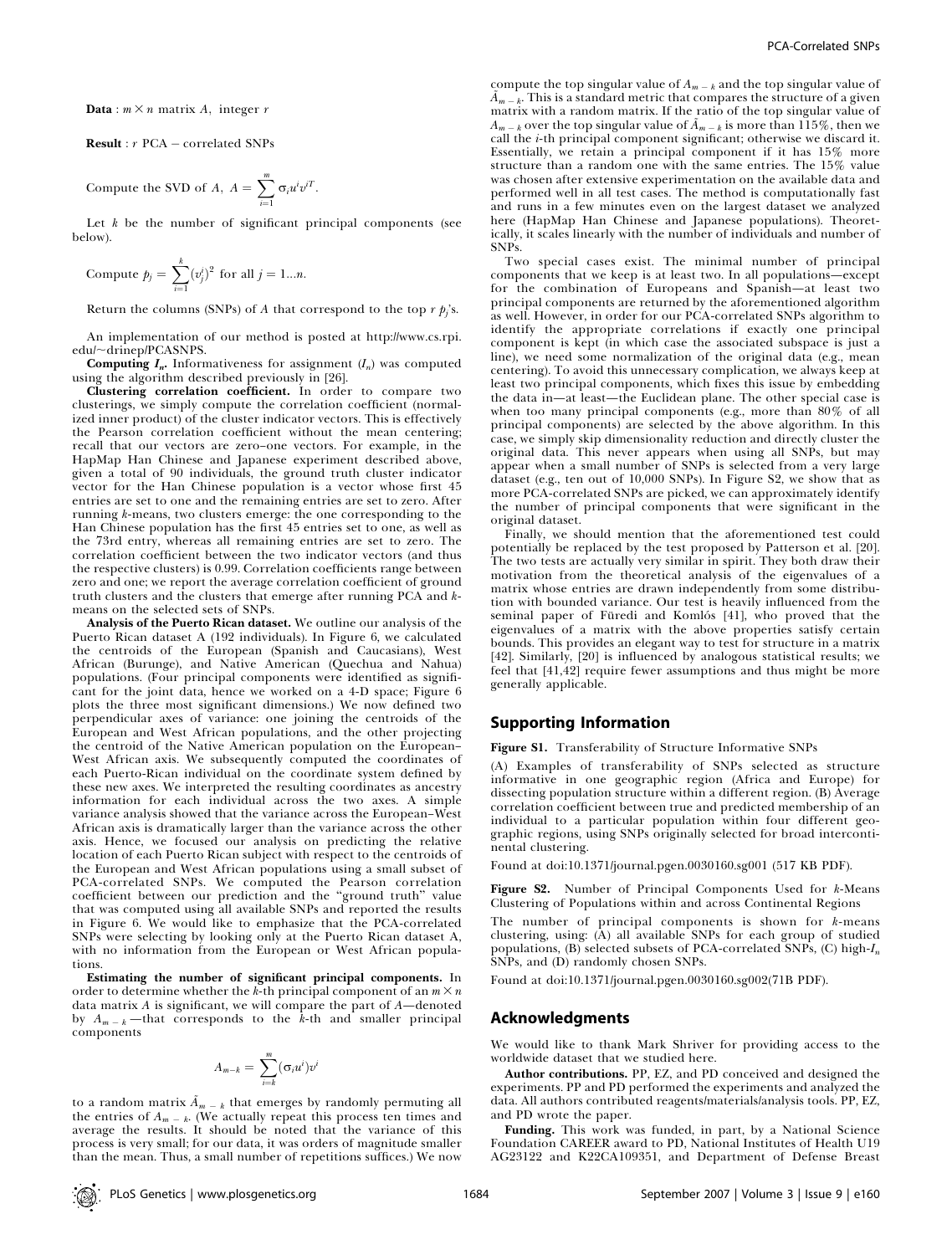Cancer Research Program grant BC033051 to EZ, Hellenic Endocrine Society Research grant award to PP, National Institutes of Health grant HL078885, RO1 HL078885 and Robert Wood Johnson Amos Medical Faculty Development Award to EGB, as well as American Thoracic Society Breakthough Opportunites for Lung Disease

#### References

- 1. Cavalli-Sforza L, Feldman M (2003) The application of molecular genetic approaches to the study of human evolution. Nat Genet 33: 266–275.
- 2. Lander E, Schork N (1994) Genetic dissection of complex traits. Science 265: 2037–2048.
- 3. Ziv E, Burchard E (2003) Human population structure and genetic association studies. Pharmacogenomics 4: 431–441.
- Marchini J, Cardon L, Phillips M, Donnelly P (2004) The effects of human population structure on large genetic association studies. Nat Genet 36: 512–517.
- 5. Campbell C, Ogburn E, Lunetta K, Lyon H, Freedman M, et al. (2005) Demonstrating stratification in a European American population. Nat Genet 37: 868–872.
- 6. Devlin B, Roeder K (1999) Genomic control for association studies. Biometrics 55: 997–1004.
- 7. Pritchard J, Stephens M, Rosenberg N, Donnelly P (2000a) Association mapping in structured populations. Am J Hum Genet 67: 170–181.
- 8. Reich D, Goldstein D (2001) Detecting association in a case-control study while correcting for population stratification. Genet Epidemiol 20: 4–16.
- Satten G, Flanders W, Yang Q (2001) Accounting for unmeasured population substructure in case-control studies of genetic association using a novel latent-class model. Am J Hum Genet 68: 466–477.
- 10. Hoggart C, Parra E, Shriver M, Bonilla C, Kittles R, et al. (2003) Control of confounding of genetic associations in stratified populations. Am J Hum Genet 72: 1492–1504.
- 11. Freedman M, Reich D, Penney K, McDonald G, Mignault A, et al. (2004) Assessing the impact of population stratification on genetic association studies. Nat Genet 36: 388–393.
- 12. Tsai H, Choudhry S, Naqvi M, Rodriguez-Cintron W, Burchard E, et al. (2005) Comparison of three methods to estimate genetic ancestry and control for stratification in genetic association studies among admixed populations. Hum Genet 118: 424–433.
- 13. Price A, Patterson N, Plenge R, Weinblatt M, Shadick N, et al. (2006) Principal components analysis corrects for stratification in genome-wide association studies. Nat Genet 38: 904–909.
- 14. Pritchard J, Stephens M, Donnelly P (2000b) Inference of population structure using multilocus genotype data. Genetics 155: 945–959.
- 15. Falush D, Stephens M, Pritchard  $J(2003)$  Inference of population structure using multilocus genotype data: Linked loci and correlated allele frequencies. Genetics 164: 1567–1587.
- 16. Rosenberg N, Pritchard J, Weber J, Cann H, Kidd K, et al. (2002) Genetic structure of human populations. Science 298: 2381–2385.
- 17. Kim J, Verdu P, Pakstis A, Speed W, Kidd J, et al. (2005) Use of autosomal loci for clustering individuals and populations of East Asian origin. Hum Genet 117: 511–519.
- 18. Lao O, vanDuijn K, Kersbergen P, de Knijff P, Kayser M (2006) Proportioning whole-genome single-nucleotide-polymorphism diversity for the identification of geographic population structure and genetic ancestry. Am J Hum Genet 78: 680–690.
- 19. Liu N, Zhao H (2006) A non-parametric approach to population structure inference using multilocus genotypes. Hum Genomics 2: 353–364.
- 20. Patterson N, Price A, Reich D (2006) Population structure and eigenanalysis. PLoS Genet 2: e190. doi:10.1371/journal.pgen.0020190
- 21. Tang H, Peng J, Wang P, Risch N (2005) Estimation of individual admixture: Analytical and study design considerations. Genet Epidemiol 28: 289–301.
- 22. Paschou P, Mahoney M, Javed A, Kidd J, Pakstis A, et al. (2007) Intra- and interpopulation genotype reconstruction from tagging SNPs. Genome Res 17: 96–107.
- 23. Menozzi P, Piazza A, Cavalli-Sforza L (1978) Synthetic maps of human gene frequencies in Europeans. Science 201: 786–792.
- 24. Parra E, Marcini A, Akey J, Martinson J, Batzer M, et al. (1998) Estimating African American admixture proportions by use of population-specific alleles. Am J Hum Genet 63: 1839–1851.
- 25. Collins-Schramm H, Phillips C, Operario D, Lee J, Weber J, et al. (2002) Ethnic-difference markers for use in mapping by admixture linkage disequilibrium. Am J Hum Genet 70: 737– 750.
- 26. Rosenberg N, Li L, Ward R, Pritchard J (2003) Informativeness of genetic markers for inference of ancestry. Am J Hum Genet 73: 1402–1422.
- 27. Shriver M, Kennedy G, Parra E, Lawson H, Sonpar V, et al. (2004) The genomic distribution of population substructure in four populations using 8,525 autosomal SNPs. Hum Genomics 1: 274–286.
- 28. Pfaff C, Barnholtz-Sloan J, Wagner J, Long J (2004) Information on ancestry from genetic markers. Genet Epidemiol 26: 305–315.
- 29. Weir B, Cardon L, Anderson A, Nielsen D, Hill W (2005) Measures of human population structure show heterogeneity among genomic regions. Genome Res 15: 1468–1476.
- 30. Dean M, Stephens J, Winkler C, Lomb D, Ramsburg M, et al. (1994)

(BOLD) grant (ATS-05–078) and Tobacco-Related Disease Research Program New Investigator Award (15KT-0008) to SC.

Competing interests. The authors have declared that no competing interests exist.

Polymorphic admixture typing in human ethnic populations. Am J Hum Genet 55: 788–808.

- 31. Wright S (1951) The genetical structure of populations. Ann Eugen 15: 323– 354.
- 32. McKeigue P (1998) Mapping genes that underlie ethnic differences in disease risk: Methods for detecting linkage in admixed populations, by conditioning on parental admixture. Am J Hum Genet 63: 241–251.
- 33. Drineas P, Kannan R, Mahoney M (2006) Fast Monte Carlo algorithms for matrices III: Computing a compressed approximate matrix decomposition. SIAM J Computing 36: 184–206.
- 34. Drineas P, Mahoney M, Muthukrishnan S (2006) Sampling algorithms for  $\ell_2$ regression and applications. Proceedings of the 17th Annual ACM-SIAM Symposium on Discrete Algorithms: 1127–1136.
- 35. Drineas P, Mahoney M, Muthukrishnan S (2006) Subspace sampling and relative-error matrix approximation: Column-row-based methods. Proceedings of the 14th Annual European Symposium on Algorithms (ESA): 304–314.
- 36. Shriver M, Mei R, Parra E, Sonpar V, Halder I, et al. (2005) Large-scale SNP analysis reveals clustered and continuous patterns of human genetic variation. Hum Genomics 2: 81–89.
- 37. The International HapMap Consortium (2003) The International HapMap Project. Nature 426: 789–796.
- 38. The International HapMap Consortium (2005) A haplotype map of the human genome. Nature 437: 1299–1320.
- 39. Lin Z, Altman R (2004) Finding haplotype tagging SNPs by use of principal components analysis. Am Journal of Hum Genet 75: 850–861.
- 40. Skillicorn D (2007) Understanding complex datasets: Data mining using matrix decompositions. Boca Raton (Florida): CRC Press. 260 p.
- 41. Füredi Z, Komlós J (1981) The eigenvalues of random symmetric matrices. Combinatorica 1: 233–241.
- 42. Achlioptas D, McSherry F (2001) Fast computation of low rank matrix approximations. Proceedings of the 33rd Annual ACM Symposium on Theory of Computing: 611–618.
- 43. Burchard E, Avila P, Nazario S, Casal J, Torres A, et al. (2004) Lower bronchodilator responsiveness in Puerto Rican than in Mexican subjects with asthma. Am J Respir Crit Care Med 169.
- 44. Bowcock A, Ruiz-Linares A, Tomfohrde J, Minch E, Kidd J, et al. (1994) High resolution of human evolutionary trees with polymorphic microsatellites. Nature 368: 455–457.
- 45. Mountain J, Cavalli-Sforza L (1997) Multilocus genotypes, a tree of individuals, and human evolutionary history. Am J Hum Genet 61: 705–718.
- 46. Bamshad M, Wooding S, Watkins W, Ostler C, Batzer M, et al. (2003) Human population genetic structure and inference of group membership. Am J Hum Genet 72: 578–589.
- 47. Tang H, Quertermous T, Rodriguez B, Kardia S, Zhu X, et al. (2005) Genetic structure, self-identified race/ethnicity, and confounding in case-control association studies. Am J Hum Genet 76: 268–275.
- 48. Seldin M, Shigeta R, Villoslada P, Selmi C, Tuomilehto J, et al. (2006) European population substructure: Clustering of northern and southern populations. PLoS Genet 2: e143. e143 doi:10.1371/journal.pgen.0020143
- 49. Kim J, Parker K (1999) Major histocompatibility complex differentiation in Sacramento river chinook salmon. Genetics 151: 1115–1122.
- 50. Pritchard J, Donnelly P (2001) Case-control studies of association in structured or admixed populations. Theor Popul Biol 60: 227–237.
- 51. McKeigue P (2005) Prospects for admixture mapping of complex traits. Am J Hum Genet 76: 1–7.
- 52. Kidd K, Pakstis A, Speed W, Grigorenko E, Kajuna S, et al. (2006) Developing a SNP panel for forensic identification of individuals. Forensic Sci Int 164: 20–32.
- 53. Jain AK, Dubes RC (1988) Algorithms for clustering data. Englewood Cliffs (New Jersey): Prentice-Hall. 320 p.
- 54. Smith M, Patterson N, Lautenberger J, Truelove A, McDonald G, et al. (2004) A high-density admixture map for disease gene discovery in African Americans. Am J Hum Genet 74: 1001–1013.
- 55. Yang N, Li H, Criswell L, Gregersen P, Alarcon-Riquelme M, et al. (2005) Examination of ancestry and ethnic affiliation using highly informative diallelic DNA markers: Application to diverse and admixed populations and implications for clinical epidemiology and forensic medicine. Hum Genet 118: 382–392.
- 56. Tian C, Hinds D, Shigeta R, Kittles R, Ballinger D, et al. (2006) A genomewide single-nucleotide-polymorphism panel with high ancestry information for African American admixture mapping. Am J Hum Genet 79: 640–649.
- 57. Tian C, Hinds D, Shigeta R, Adler S, Lee A, et al. (2007) A genomewide single-nucleotidepolymorphism panel for Mexican American admixture mapping. Am J Hum Genet 80: 1014–1023.
- 58. Price A, Patterson N, Yu F, Cox D, Waliszewska A, et al. (2007) A